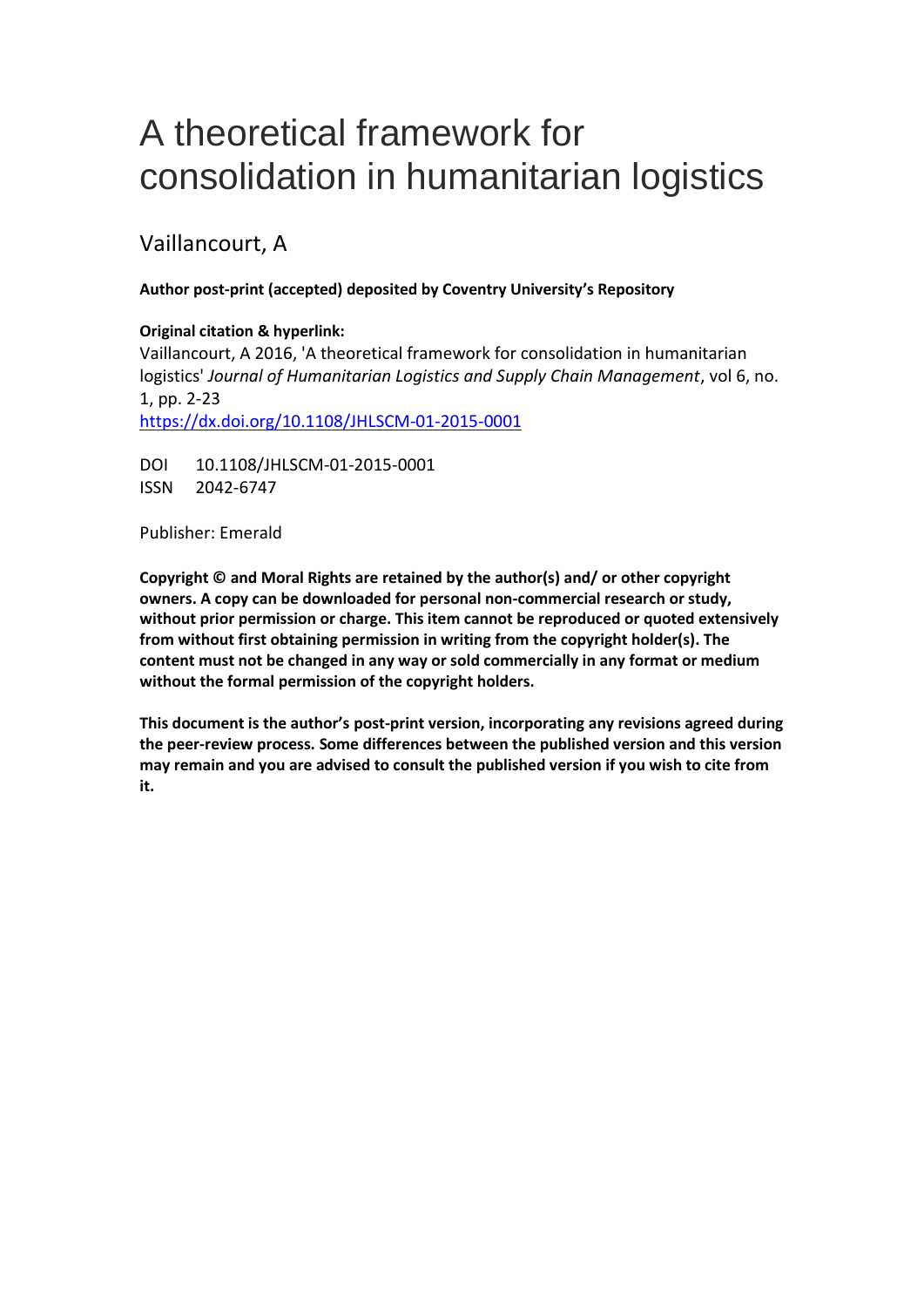## **A theoretical framework for consolidation in humanitarian logistics**

#### **Purpose**

The aim of this study is to develop a theoretical framework to better understand incentives and obstacles to consolidation of materials in humanitarian logistics.

## **Methodology**

This study uses a content analysis for its literature review method to code 87 articles related to supply chain and logistics and understand what are the incentives and obstacles to consolidation. It then discusses these issues from the point of view of humanitarian logistics.

## **Findings**

Through the combination of a literature review and discussion, the framework developed in this conceptual paper identifies specific sources of delays and impediments to cooperation present in disaster response and development activities. These issues can be related to disaster type, the focus of the organization and the stakeholders as well as the resources required for consolidation themselves.

#### **Research limitations**

There are limitations to a conceptual paper, one being the lack of empirical proof for the findings. Another limitation is the use of coding; even though the coding grid was iterative to take into account the findings in the literature, there might still be shortcomings inherent to the categories.

#### **Originality**

This study offers a comprehensive review of consolidation activities in the last decades and offers an abstract model to further investigate consolidation in the context of humanitarian logistics.

**Keywords:** Consolidation, supply chain, humanitarian logistics, framework, literature review, content analysis.

## **Conceptual paper**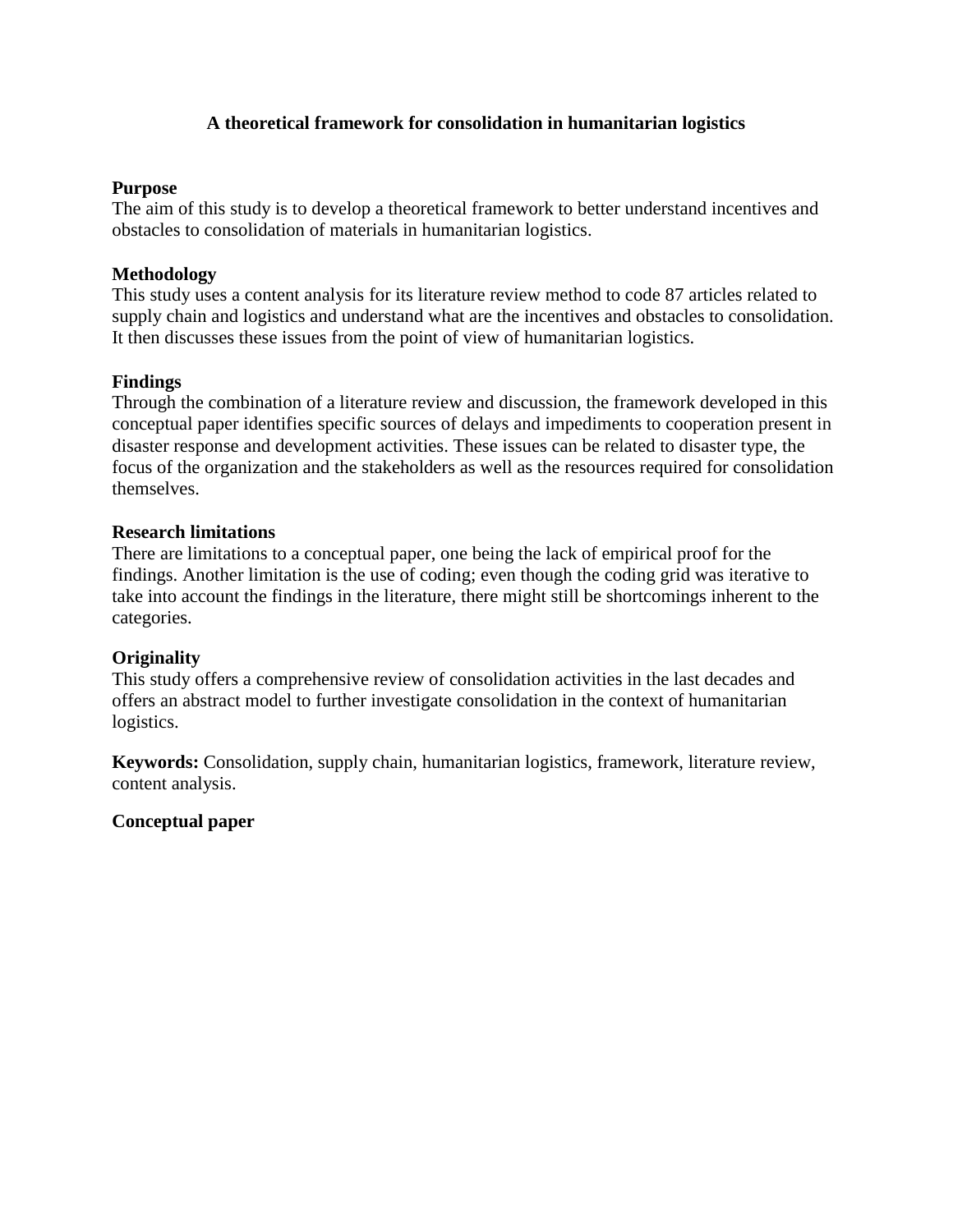#### **Introduction:**

The environment in which humanitarian organizations operate offers a complicated set of challenges such as an unpredictable demand (in terms of timing, location, type and size), sudden occurrences of large demands with short lead times for different supplies, the importance of timeliness in deliveries and a lack of resources (material, human, technology and financial) (Balcik & Beamon, 2008). Meanwhile, logistics represent an important cost, sometimes upwards of 80% (Trunick, 2005) of a programme budget for these organizations or up to 40% of operation costs compared to 15% for logistic activities in the commercial sector (Whiting & Ayala-Ostrom, 2009) depending on what is considered transportation costs. Since multiple humanitarian organizations can be involved with a response to an event and have the same overall goals of helping the affected population, there is an opportunity for them to combine their activities in order to offer a better response. Coordination in humanitarian logistics is a wellresearched topic (Balick, et al., 2010; Jahre & Jensen, 2010; Akthar, et al., 2012) and one approach to coordination is to regroup materials together through consolidation. The aim of this study is to develop a theoretical framework to better understand incentives and obstacles to consolidation of materials in humanitarian logistics through a review of appropriate writings leading to the development of a theoretical framework.

Frameworks offer the possibility to simplify a representation of reality and help in the elaboration of theories (Meredith, 1993). The framework in this study not only addresses a topic understudied in the litterature but helps present the different relevant issues at hand and how they interact with each other. An overall picture of the incentives and obstacles can lead to more empirical field work and to a better understanding of the relevant litterature for humanitarian logistics. This can be done by offering new ways of interpreting data as well as defining research problems. It also offers practicioners a better understanding of the general considerations behind the management of consolidation materials and how they can address them depending on their own context. The framework in this research applies to a specific instance of coordination in context of humanitarian logistics. Disaster relief is identified as one setting that significantly affects supply chain design decision and features (Melnyk, et al., 2014). The precise specifications of the framework lead to a construction of a middle level abstraction model as it explains a limited set of phenomena (Wacker, 1998). As such it focuses on a conceptual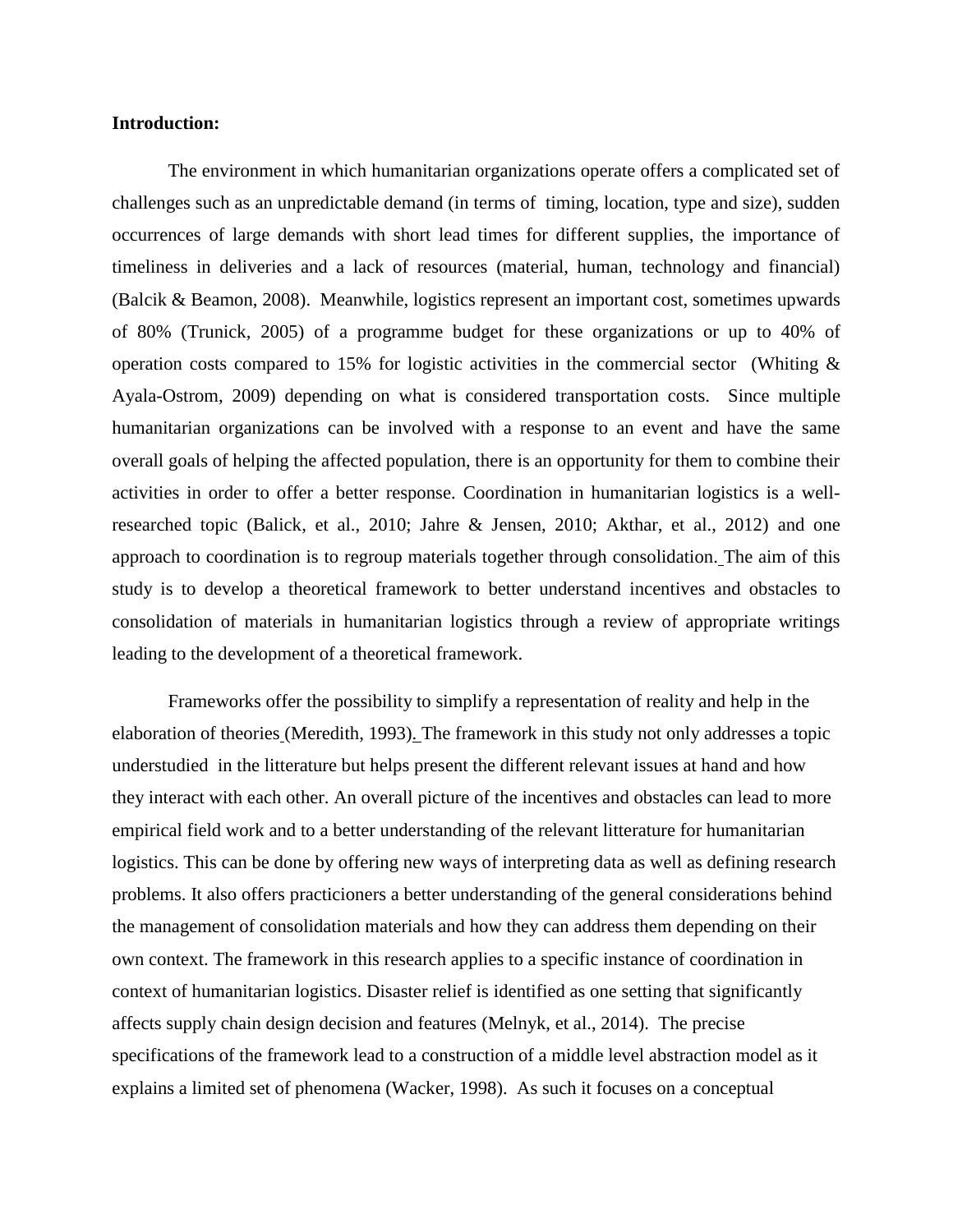description which identifies relevant concepts and propositions (Meredith, 1993) relative to consolidation in humanitarian logistics. This answers the call for more theory building according to three dimensions relevant in humanitarian logistics (network - coordination – structure) identified by Jahre et al. (2009) as consolidation essentially consists of the management of a centralized coordination structure. Finally, the type of challenges brought about by the context for humanitarian logisticians is based on a further model put forward by Kovàcs & Spens (2009). To study a topic as broad as consolidation, a content analysis method is used to examine relevant articles. The first section of this article briefly discusses consolidation in the business literature, coordination literature in humanitarian logistics as well as the general concepts put forward by different theoretical models developed by previous authors. The second section then presents the methodology behind the content analysis developed to analyze the literature discussing consolidation. The third presents the analysis of the results. Finally the fourth section discusses a theoretical framework that identifies how consolidation can take place in humanitarian logistics.

#### **Humanitarian logistics coordination and frameworks:**

Consolidation of material is one of the possibilities that are available to organizations to gain economies of scale (Cooper, 1984; Gray, et al., 1992; Trent & Monczka, 1998) and other performance benefits in their supply chain activities. Consolidation is a topic that is generally understood in the business literature as combining certain activities or materials that have common attributes to improve the overall performance of firms. Consolidation can range from market consolidation in which companies combine their assets and activities (Zyl, 1992; Wu  $\&$ Chou, 2007; Manuj & Mentzer, 2008), to information technology systems where companies integrate different software packages (Davenport, et al., 2004; Mahato, et al., 2006; Grosswiele, et al., 2013). For the purpose of this study, consolidation is viewed in the context of materials management where materials are regrouped together physically through management activities. This type of consolidation consists of inventory, transportation and purchasing activities (Brauner & Gebman, 1993). In this context, specific definitions of consolidation exist. Inventory consolidation is stocking items at a single facility which satisfies all demand (Wanke & Saliby, 2009). Transportation consolidation is the dispatch of small amounts of material in a single large more economic load (Çetinkaya, 2005). Purchasing consolidation occurs when purchases are regrouped to gain certain benefits (Monczka, et al., 1993).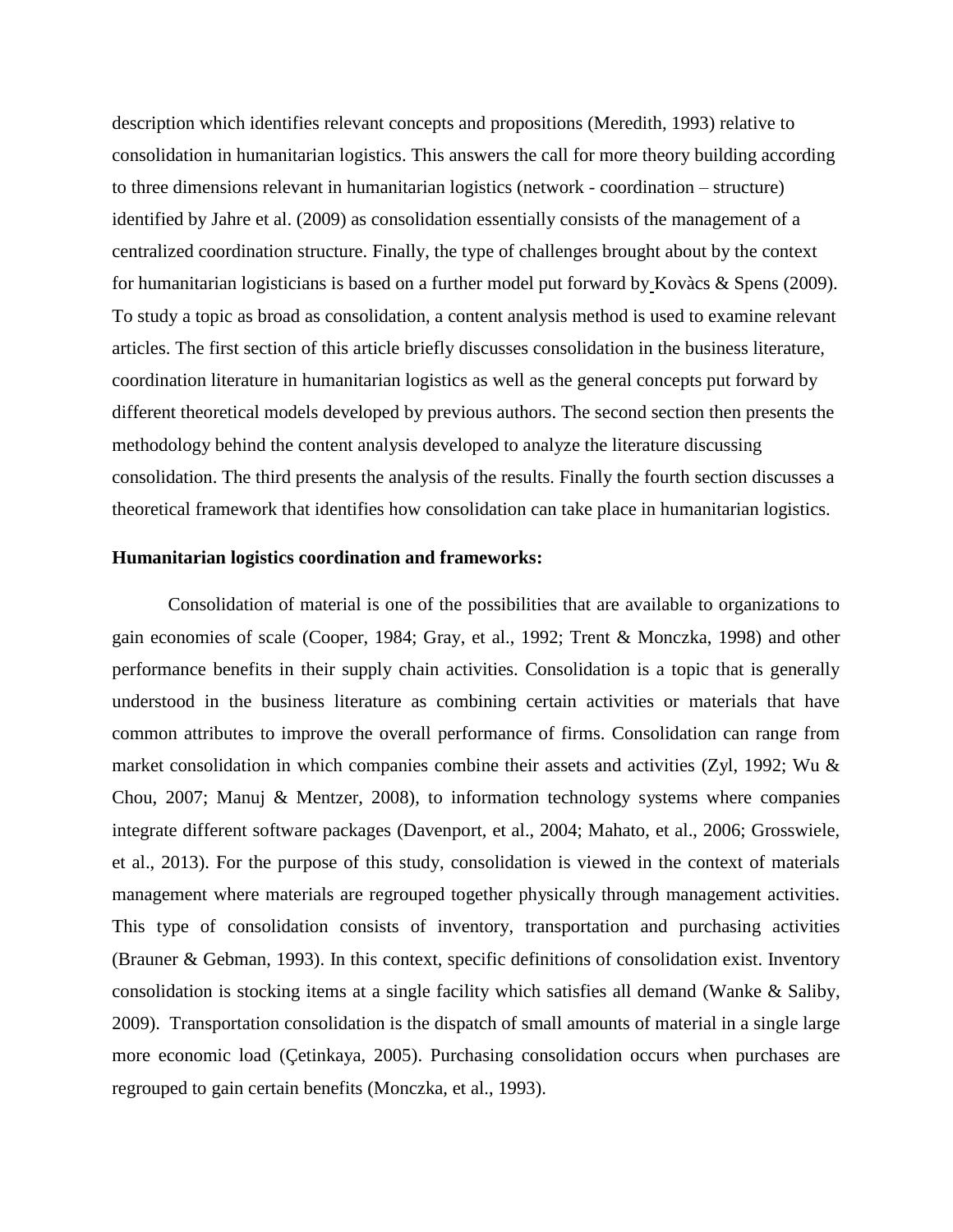Even though consolidation is present in humanitarian operations, there is little to no literature regarding the practice of consolidation of goods in humanitarian logistics with Schulz and Blecken mentioning it as a side effect of horizontal cooperation (Schulz & Blecken, 2010). Cooperation and coordination are well discussed topics in humanitarian logistics literature and consolidation can be considered as a specific sub topic. Balcik et al. discuss coordination in humanitarian logistics through the different coordination mechanisms that cover purchasing, warehousing and transportation and put forward the critical role of coordination as well as the increased partnerships found in humanitarian logistics (Balick, et al., 2010). Altay also notes the importance of coordination as one of the different issues of humanitarian supply chains alongside funding issues, needs assessment and procurement, management of information, transportation infrastructure and network design and standardization of relief (Altay, 2008). Akthar et al. discuss the importance of tangible and intangible assets and how coordination is successful if coordinators are successfully matched (Akthar, et al., 2012). Jahre et al. develop a theoretical framework for humanitarian logistics that include both vertical and horizontal coordination (Jahre, et al., 2009). Jahre and Jensen further investigates the challenges of vertical and horizontal cooperation in humanitarian clusters where limited resources force tradeoffs between intercluster and intracluster coordination (Jahre & Jensen, 2010). Kovàcs and Spens put forward the importance of coordination and collaboration between regional and extra-regional actors at different steps of the disaster phase (Kovàcs & Spens, 2007). Stephenson and Schnitzer point out that coordination takes place within a relational network under conditions of competition and confusion (Stephenson Jr. & Schnitzer, 2006). Chandes and Paché put forward coordination as significant for cost savings in humanitarian logistics but limited because of the competition for funding (Chandes & Paché, 2010). Dolinskaya et al. offer some insights on strategies to facilitate coordination (through web-based systems, membership subscription, mechanisms to mitigate risk and costs allocation, easy to use sharing and information tools and feedback mechanisms to facilitate learning) as well as challenges for consolidation (large number and diversity of participants, urgency of relief and limited time for coordination, limited information sharing and communication, allocation of costs and benefits and limited personnel dedicated to coordination) (Dolinskaya, et al., 2011). The challenges to collaboration are also reviewed by Feng et al. who identify as challenges the number and diversity of actors, donor expectations, competition, effects of the media, unpredictability, resource scarcity or oversupply, cost, determining and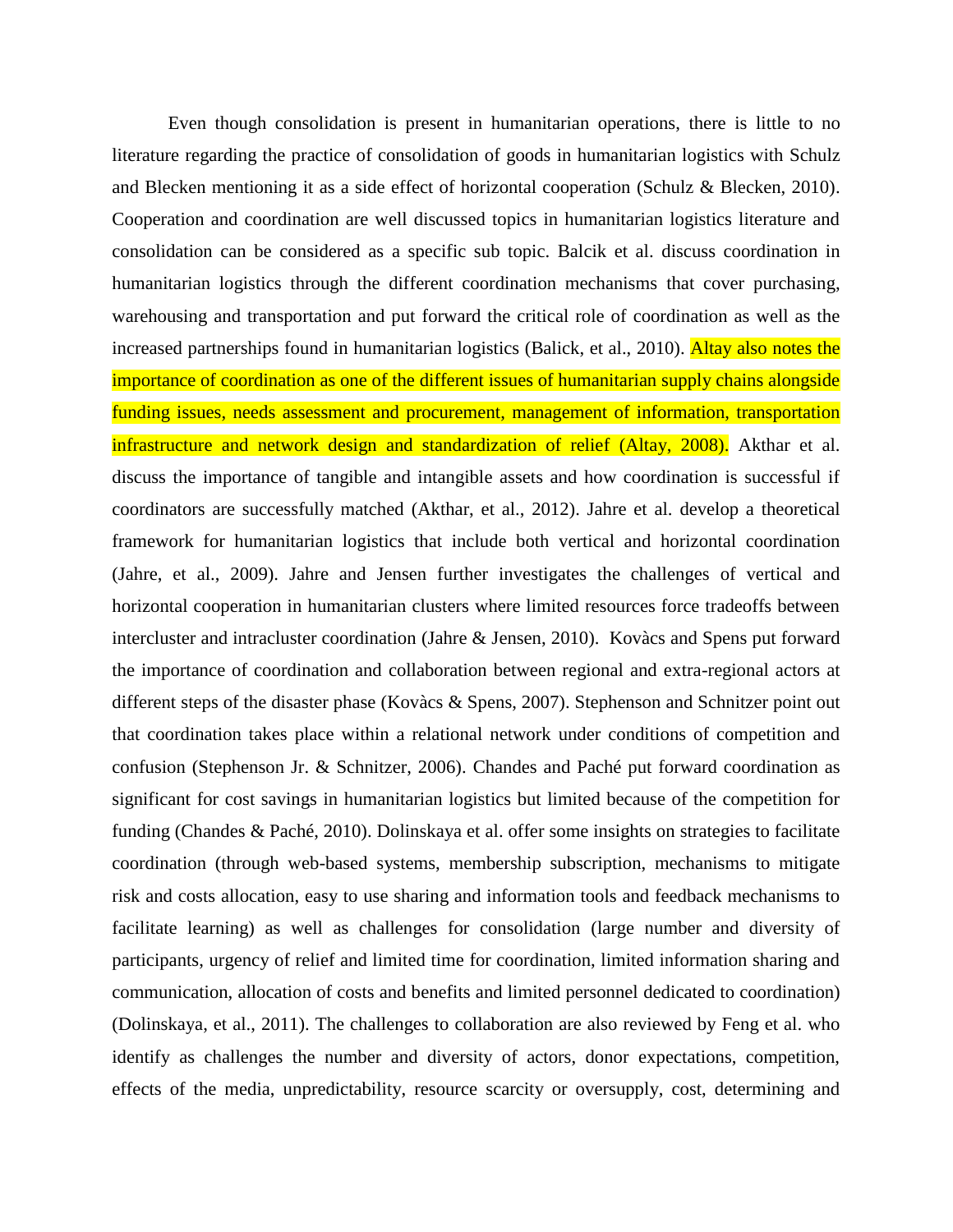dividing gains and lack of standardization (Feng, et al., 2010). Schulz and Blecken assess the benefits and impediments of horizontal cooperation by basing themselves on research by Cruijssen et al. and whose findings were used for coding in this research (Cruijssen, et al., 2007; Schulz & Blecken, 2010). **Bhattacharya et al. put forward the importance of collaboration and** centralization in asset transfers in humanitarian supply chains to reduce gaming between actors (Bhattacharya, et al., 2014). Altay and Pal use agent-based modeling to emphasize the importance of the UN clusters in managing information sharing (Altay & Pal, 2014). Battini et al. extend a routing model of last mile distribution for the 2010 Haiti earthquake and show that co-transportation can have a higher level of cost performance (Battini, et al., 2014). Benini et al. study the role of coordination actors during the 2005 Pakistan earthquake and found that coordination of cargo and matching towards needs assessment varied according to the commodities and disaster phase (Benini, et al., 2009). Moore et al. when investigating the 2000 Mozambique flood found that organisations with higher potential to cooperate had a higher, on average, number of beneficiaries (Moore, et al., 2003).

Logistics and supply chain analytical frameworks are common in the business oriented literature and address various topics such as integrated supply chains (Stank & Goldsby, 2000), build-to-order supply chains (Gunansekaran & Ngai, 2005) and supply chain vulnerability (Peck, 2005). There are different frameworks in humanitarian logistics (Kovàcs & Spens, 2009; Jahre, et al., 2009; Ertem, et al., 2010; Overstreet, et al., 2011) and they use different levels of abstraction in how they develop the various concepts. Jahre et al. (2009) put forward a high abstraction model which identifies theory development possibilities through different dimensions (Jahre, et al., 2009). These dimensions comprise types of structure (decentralized/ centralized), coordination (vertical/ horizontal) and network (permanent/ temporary). This paper contributes towards fulfilling the identified need for theory development by focusing on consolidation, presenting a case of coordination from a centralized point of view when materials of multiple actors are regrouped together. This can be done in both permanent and temporary networks with permanent networks used for development activities while temporary ones are used for disasters and other emergencies. Overstreet et al. (2011) also suggest another framework for further research which puts a greater emphasis on the elements of humanitarian logistics where humanitarian relief is the primary driver of input and output while the secondary input consists of monetary resources with secondary outputs as plans, relationships, lessons learned and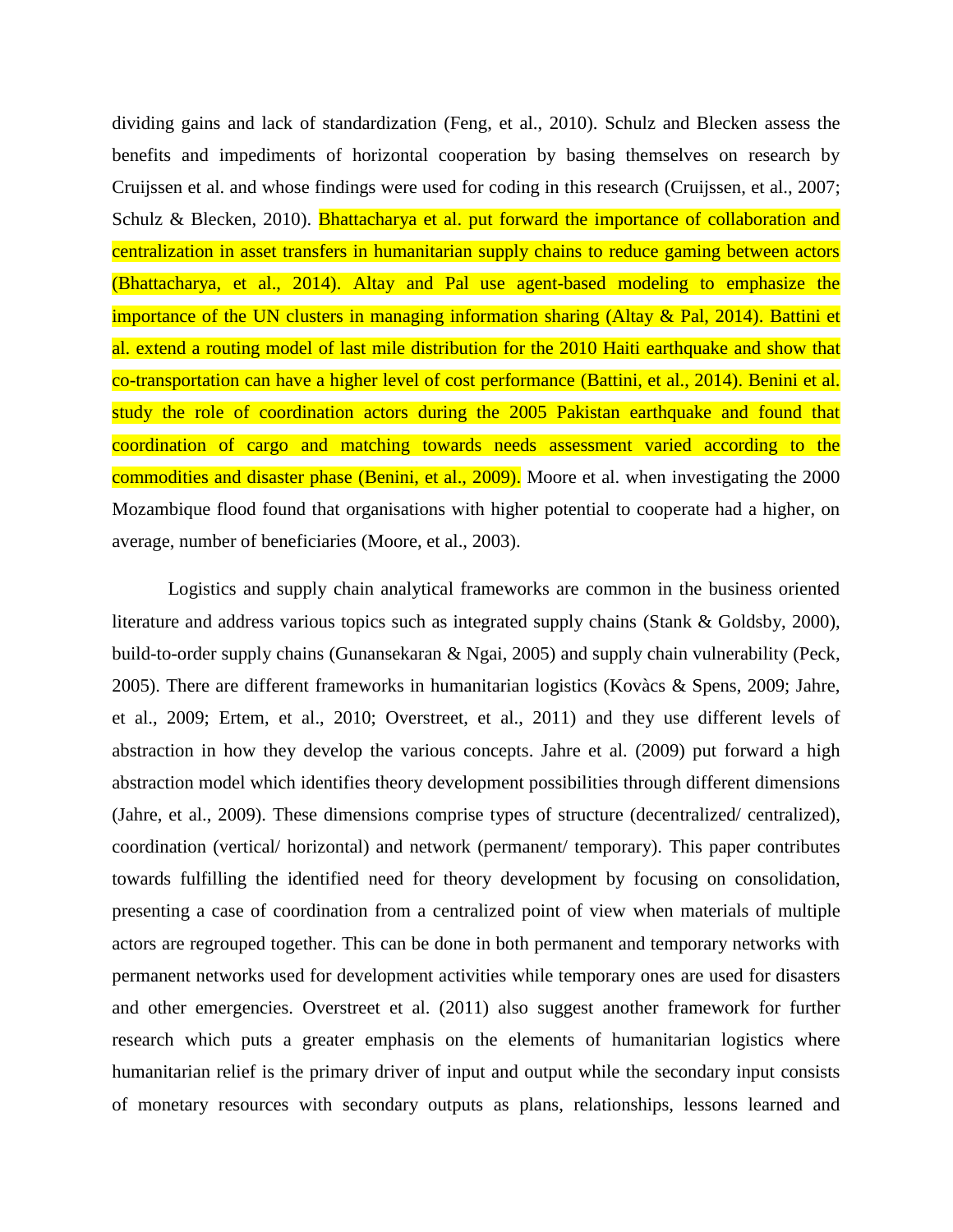experience (Overstreet, et al., 2011). The humanitarian logistics elements include the organization's personnel, equipment/ infrastructure, transportation, information technology/ communication, planning/ policies/ procedures, and inventory management (Overstreet, et al., 2011). In our paper, the output is consolidation and the inputs are resources. The most relevant conceptual framework for the discussion of this research helps in identifying challenges in humanitarian logistics and is developed by Kovàcs and Spens's (2009). This model describes the challenges faced by humanitarian logisticians according to disaster types, focus and location of the organizational and the role of stakeholders. To identify the relevant indicators of resources, incentives and obstacles a content-analysis of the relevant literature was done.

#### **Content-analysis methodology:**

Content analysis is a research methodology that uses coding to study the meaning and context of a pre-selected literature (Cullinane & Toy, 2000; Seuring & Gold, 2012). The type of literature that is analyzed is either an academic literature or other types of texts (Cullinane & Toy, 2000); this is done in both cases for the purpose of scientific analysis in a multitude of fields which leads to multiple types of content analysis (Seuring & Gold, 2012). Because of this, there is a need to define the general approach for the content analysis of this study which follows the approach proposed for supply chain research by Seuring & Gold based on previous works by Mayring (Mayring, 2008) and is composed of four different steps. These steps consist of the delimitation of the material, assessing the characteristics of the material, defining the structural dimensions of the coding to apply it to the material and finally the analysis of the material (Seuring & Gold, 2012). Each of these step have different practical considerations and activities (figure 1) that can be iterative and which are explained below.

Figure 1: Content analysis methodology steps in this study.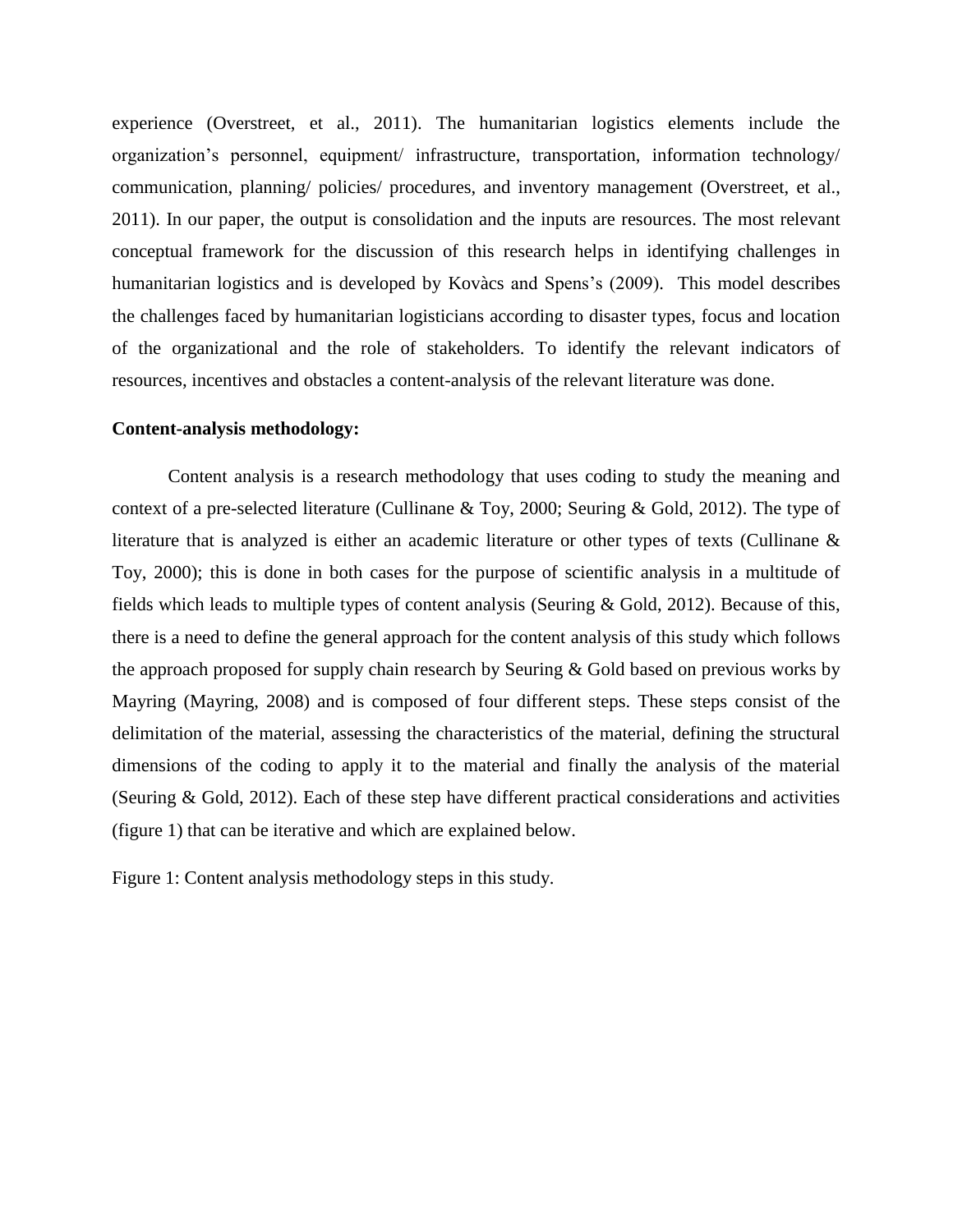

The relevant literature for this framework is academic publications on the topic of supply chain and logistics. A preliminary review of selected materials discussing the word "consolidation" and associated notions provided material to define the preliminary coding categories and help with the first selection of articles (figure 2 below). The keywords of "logistics" and "supply chain management" were chosen for their wide coverage of the topic while "humanitarian logistics" was chosen for its relevance to humanitarian activities. Other preliminary relevant articles included articles on "distribution" (Fein & Jap, 1999), consolidation in "purchasing" (Trent & Monczka, 1998), "warehousing" (Rouwenhorst, et al., 2000), "transportation" (Çetinkaya & Bookbinder, 2003) and "third party logistics" or "3pl"s (Yan, et al., 2003; Knemeyer & Murphy, 2004). The search was based on a subset of journals identified as the most relevant periodicals for academics in the area of logistics and supply chain management (Gibson & Hanna, 2003; Menachof, et al., 2009). For the first phase of the content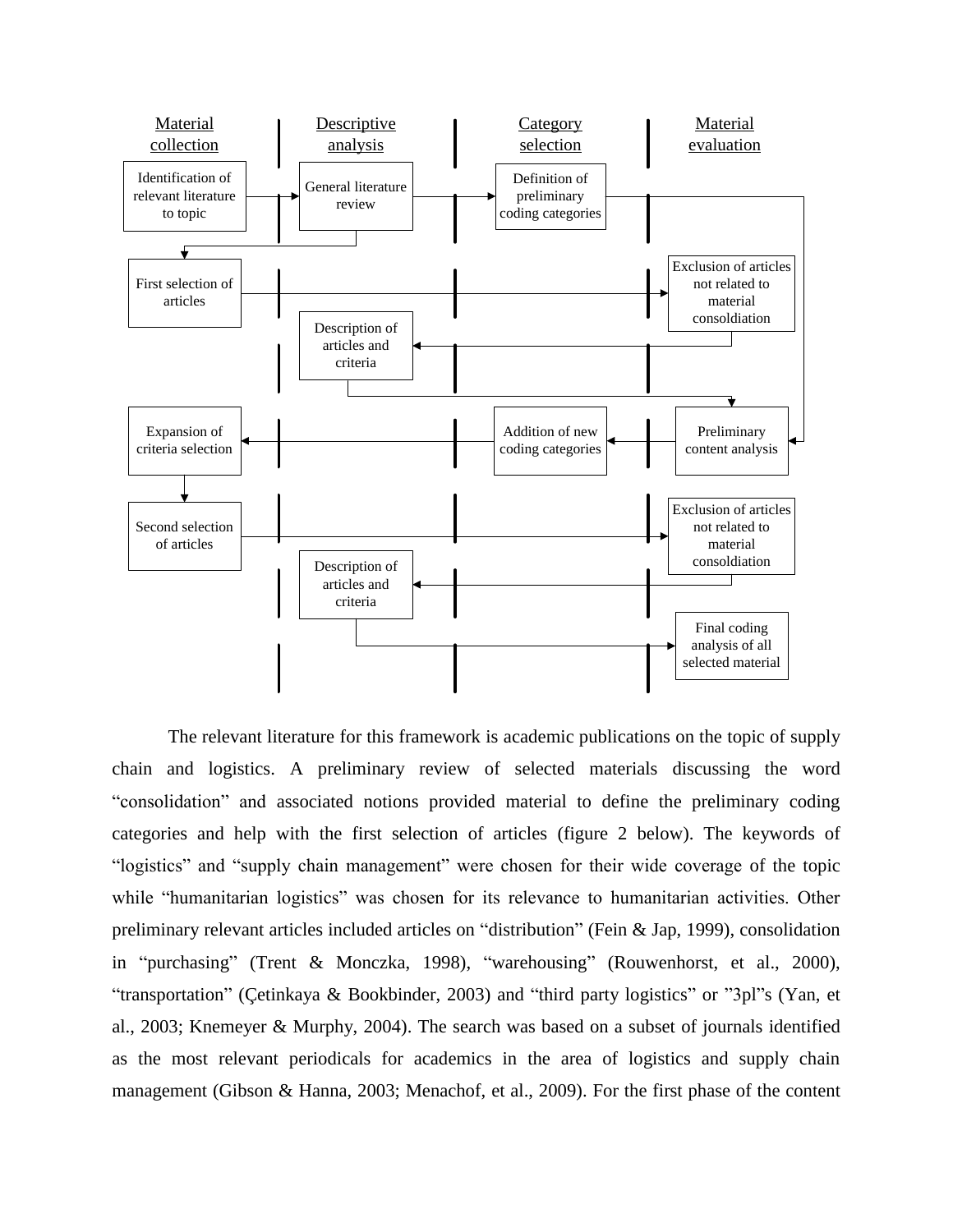analysis, the five highest ranked periodicals from Gibson & Hanna and Menachof, et al. were chosen as well as the Journal of Humanitarian Logistics and Supply Chain Management for the relevance of its topic. The search was done on all text fields of the articles which yielded an important amount of material. This required the elimination of irrelevant articles and was done through reading the abstracts as well as searching through the documents for the passages discussing consolidation. If the article did not contain at least one paragraph discussing the consolidation of materials it was removed. This led to a first set of 50 articles which were read to understand the context of the material consolidation as well as a description of the incentives and obstacles. This was followed by a first coding of the material as well as additions of indicators to preliminary coding categories.

The first coding category identifies the type of resources required for consolidation in the form of decision making knowledge or infrastructure usage. The indicators of knowledge for transportation are pure dispatch consolidation with time based or quantity based shipment withholding or integrated inventory with outbound or inbound shipment consolidation (Çetinkaya, 2005). The indicators of knowledge for purchasing consolidation are the consolidation of external purchasing through methods such as preferred suppliers or group purchasing (Monczka, et al., 1993) and the consolidation of internal purchasing activities through e-procurement, ERPs or other means of process standardization and control (Smart, 2010). The indicators for infrastructure for consolidation are cross-docking which plays a role in consolidation without the use of inventory and the use of consolidation centers such as distribution centers or depots to consolidate material without integrating this consolidation with shipments. The second coding category identifies the types of consolidation networks; these are: dedicated consolidation (one point of departure to one point of arrival), multiplant to single point (multiple point of departures to one point of arrival) and multiplant to multiplant (multiple point of departures to multiple points of arrival) (Miemczyk & Holweg, 2004). This approach left out one indicator that came up in the literature and that is the option of inverse multiplant (one point of departure to multiple points of arrivals) which was subsequently added. The third coding category measures the number of organizations involved in the consolidation defined as a single organization or multiple organizations which includes the use of third party logistics companies.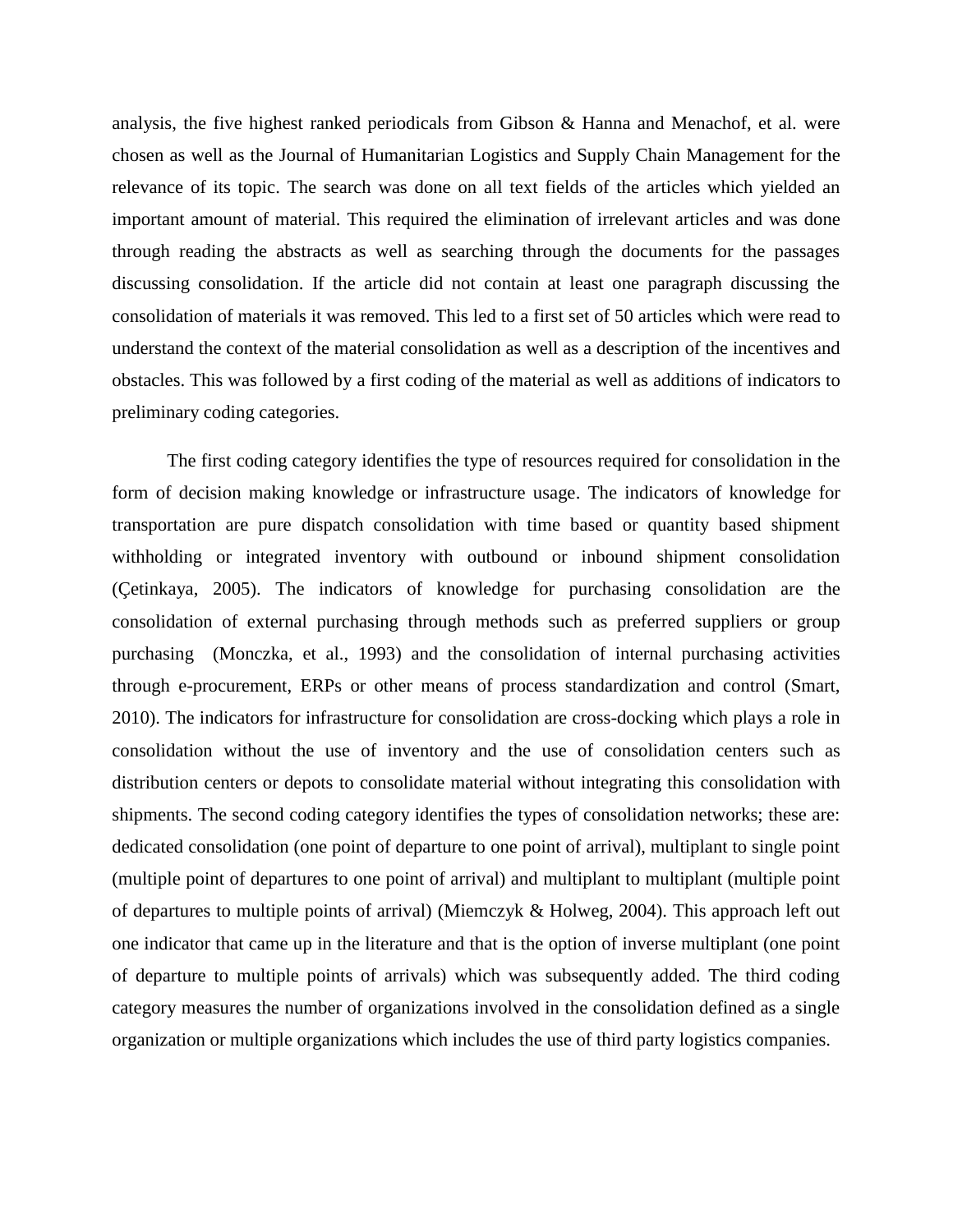To understand the potential incentives for and obstacles to consolidation, the propositions put forward by Cruijsen, Cools and Dullaert were used (Cruijssen, et al., 2007). Their research focused on a large scale survey investigating opportunities and impediments in horizontal cooperation for logistics services providers. Even though logistics service providers are not the sole focus of this study, the authors' findings through factor analysis offer a good start to understanding horizontal cooperation which is required to manage consolidation between organizations. Furthermore, logistics service providers often play the role of consolidators in supply chains as it is one of their main business activity. Indeed, consolidation is a common activity especially offered via third party logistics (Maltz, et al., 1993; Knemeyer & Murphy, 2004; Sohail, et al., 2006) where contracts and using incoterms (International Commercial Terms) offer clear definitions of activities to better manage cooperation issues. The categories of potential incentives drawn from Cruijsen et al. (2007) were: increased productivity of core logistics activities, reduced cost of non-core activities, reduction of purchasing cost, specialization and broadening of logistics services, better quality of logistics services at lower cost, use of large shippers for large contract and cost reduction and/or economies of scale. The categories ofobstacles obtained from Cruijsen et al. (2007) were: 1) hard to find commensurable LSPs (logistic service providers) with whom it is possible to cooperate for (non-)core activities; 2) hard to find a reliable party that can coordinate the cooperation in such a way that all participants are satisfied; 3) when an LSP cooperates with commensurable companies, it becomes harder to distinguish itself; 4) it is hard for the partners to determine the benefits or operational savings due to horizontal cooperation beforehand; 5) partners find it hard to ensure a fair allocation of the workload in advance; 6) a fair allocation of benefits to all the partners is essential; 7) cooperation is greatly hampered by ICT-investments and, 8) when benefits cannot be shared in a perceived fair way, the larger players will always benefit most.

The coding scheme is based on a diverse literature that discusses consolidation; it develops categories which indicate through which resources consolidation is achieved and identify what are the potential incentives or obstacles. To these literature-based categories were added certain specific indicators that were identified while reviewing the first selection of articles expanding certain coding categories that were not previously included in the coding. This might be construed as grounded theory since the new coding indicators were "discovered" from the data and "Grounded theory is an indicative, theory methodology that allows the researcher to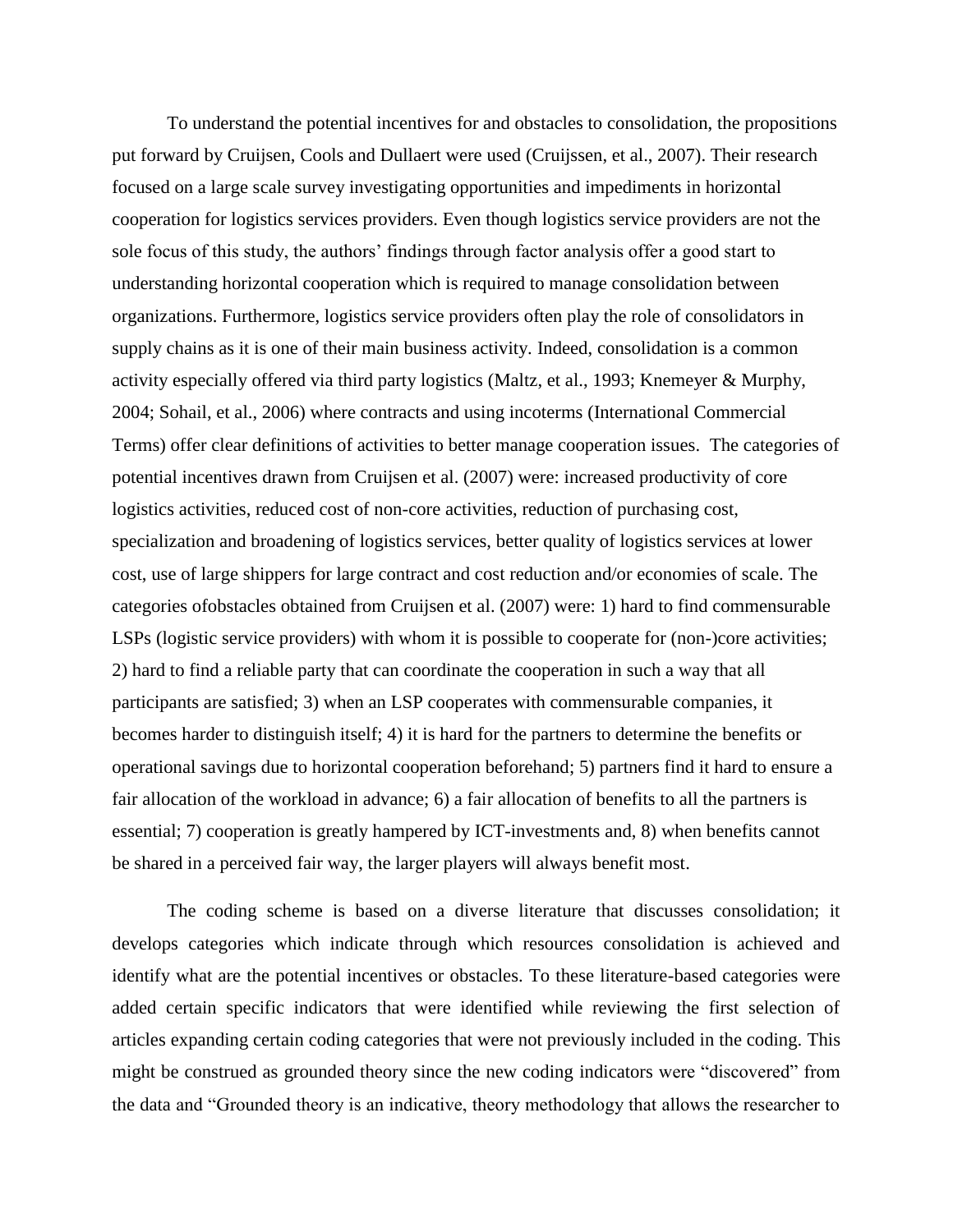develop a theoretical account of the general features of a topic (…)" (Martin & Turner, 1986) p 141. However, the methodological goal of this paper is not to combine qualitative data analysis with grounded theory since this erodes grounded theory research (Glaser & Holton, 2007). Indeed, as put forward by Suddaby (2006), grounded theory does not consist of only content analysis (Suddaby, 2006). The theory building exercise in this article uses theoretical concepts already developed in humanitarian logistics to orient theory development for material consolidation. With this in mind some indicators were added based on themes present in the literature. In the context of resources these new indicators included infrastructure such as consolidation centers and cross-docks. For the network, indicators on the number of organizations involved as well as inverse multiplant configurations were added. Finally, there were some fine-tuning made to the categories related to incentives and obstacles. Five other indicators of potential incentives for consolidation also come out from the literature and were added to the coding categories: cost reductions through economies of scale; the reduction of  $CO<sub>2</sub>$ gas emissions; increased speed of delivery; increased security of supply; and flexibility and responsiveness to change. Six other indicators of negative consequences also came out from the literature and were added to the coding category: an increase in delays; an increase in costs; reduced flexibility; a lack of information and uncertainty; conflicting missions and principles; and cultural differences.

After the first content analysis and addition to coding categories, there was an expansion of the selection criteria done in the light of multiple and broader descriptions of material consolidation in the literature; this was done with a second selection of articles that used both more journals and more terms used to describe consolidation (Figure 2). The additional journals were also identified as relevant periodicals for academics in the area of logistics and supply chain management (Gibson & Hanna, 2003; Menachof, et al., 2009) while journals known to publish on topics relevant to disasters were also added. This second search was done on the keywords and abstract field to ensure a better relevance to material consolidation. The exclusion of the material followed the same approach done in the first material retrieval with the additional step of removing duplicate articles which led to 37 new articles coded in detail for a total of 87 articles coded in the end.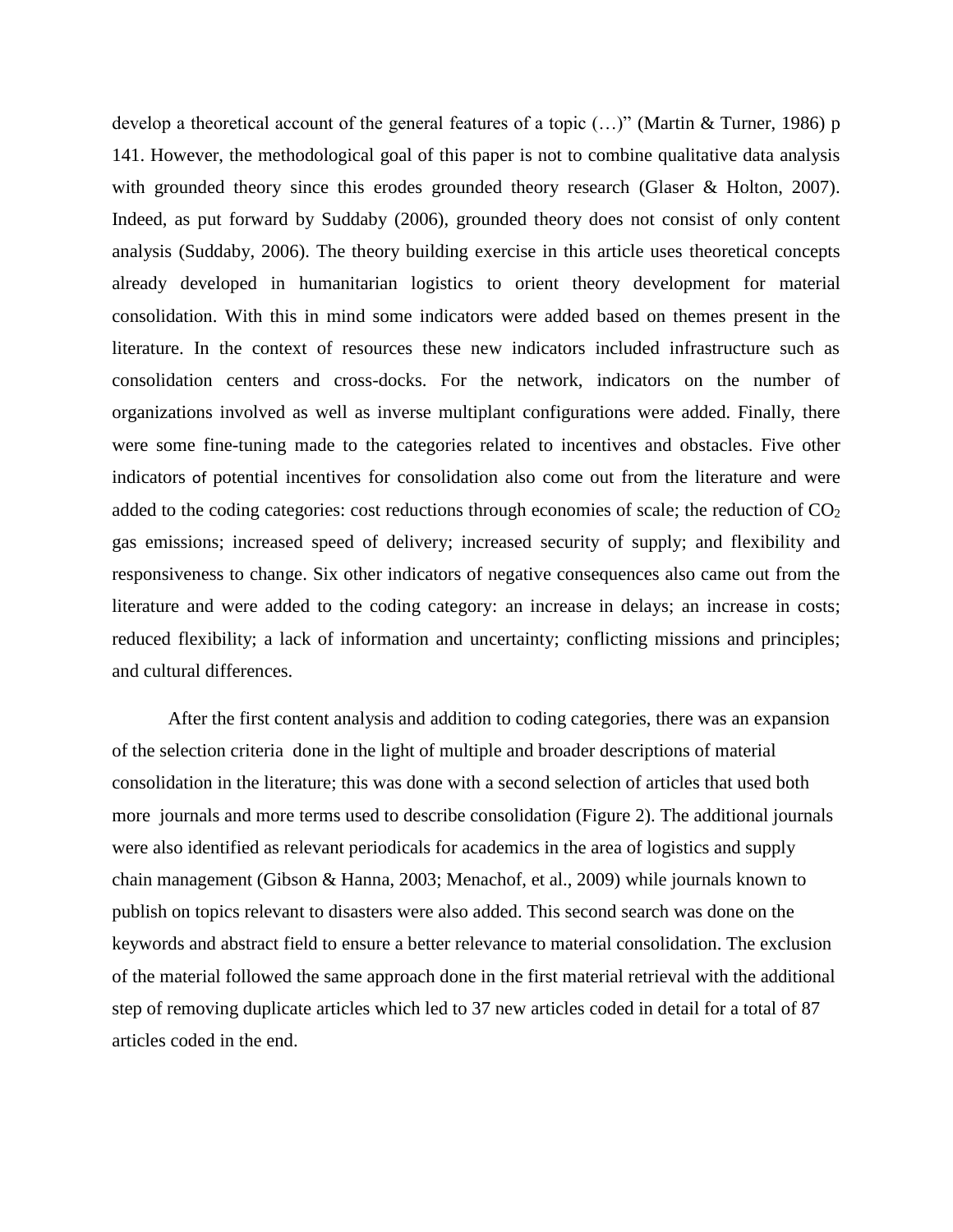Finally, to ensure reliability in content analysis the coding was done by two coders independently in parallel. When one coding indicator was added by a coder both coders would review all articles based on this new indicator. To further ensure reliability, the coding results were tested with Krippendorff's alpha coefficient. Krippendorff's Alpha coefficient offers a statistical measure of the extent of agreement among coders. After the final coding analysis, Krippendorff's alpha coefficient was 0.8316 with 95% inter-coder agreement slightly above the threshold put forward by Krippendorff (Krippendorff, 2004). To compute Krippendorff's Alpha coefficient, the SPSS macro version 1.1 provided by Andrew Hayes was used (Hayes, 2005).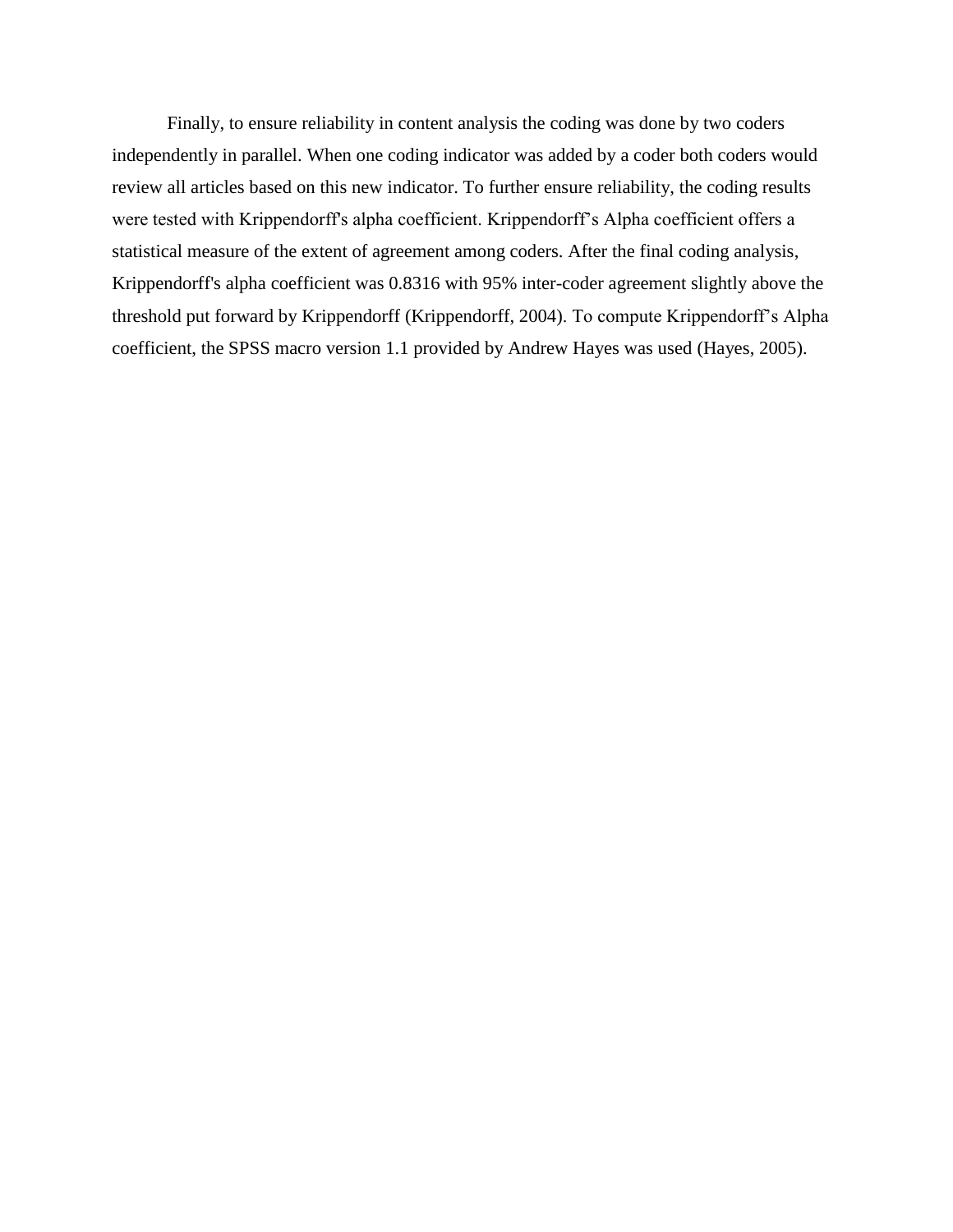#### Figure 2: Selection of articles.

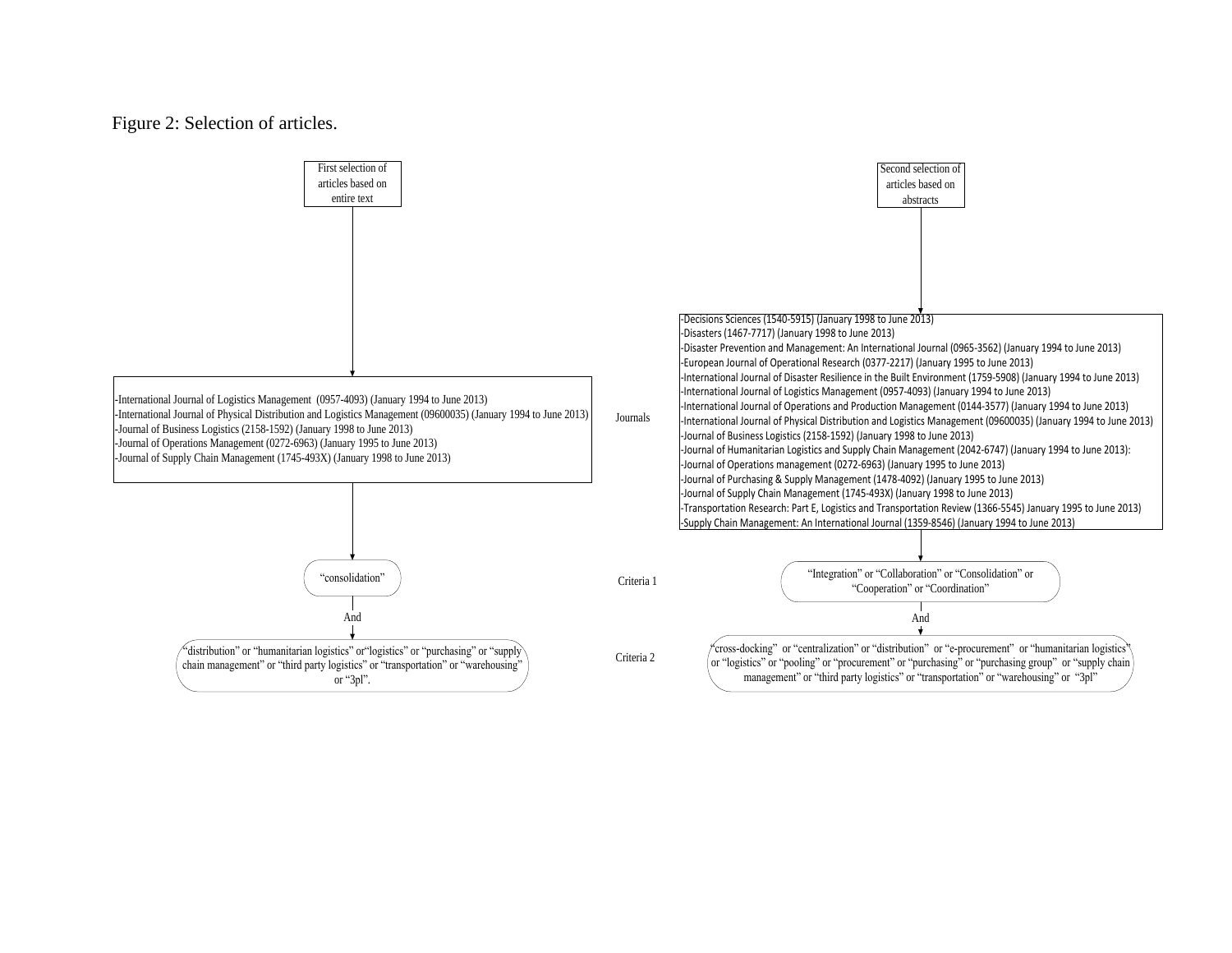#### **Analysis of the literature:**

The content-analysis led to interesting findings. The type of consolidation decision was rather varied with consolidation centers (51) the most discussed approach and purchasing consolidation, external (6) and internal (3), being the least discussed form of consolidation. The research in the articles centred mostly on describing consolidation that involves more than one firm (68) instead of consolidation for a single firm (11). Furthermore, the more common type of consolidation network is the multiplant to multiplant network (31). These results seem to indicate that the literature is particularly concerned with complex activities of consolidation that involve multiple organizations within large networks. Nevertheless, all the categories related to type of consolidation, the number of organizations involved and the type of network were present across the literature. These findings point to the different types of resources that are required to achieve consolidation: networks of business relationships between or within organizations (dedicated (12), multiplant (6), inverse multiplant (12) and multiplant to multiplant (31)), consolidation knowledge (pure dispatch consolidation (26), integrated inventory and outbound shipment consolidation (16), external (6) and internal (3) purchasing consolidation)) and infrastructure (cross docking hubs (51) and consolidation centers (21)) to manage the material itself. The four types of networks are relevant for any of the types of consolidation and as such they are related to all of the incentives and obstacles. The other resources required for consolidation are relevant to specific types of consolidation incentive and obstacles that sometimes overlap (figure 3).

Some organizations will integrate resources together to make decisions that often include both warehousing infrastructure and purchasing and transportation knowledge across their networks. Together these different resources create a specific competence for organizations to enable the consolidation of material goods. This competence can be understood as the management of the interrelation of physical resources, human resources, processes and knowledge to create a combination of resources that will support organizational competence and routines in the supply chain. In effect, they will be creating a network where different types of consolidation can take place depending on the resources available internally as well as the resources and materials of potential partners. Certain companies that do not have access to these resources will instead resort to outsourcing their material consolidation activities to third party logistics provider who specialize in this sort of activity. For the potential incentives and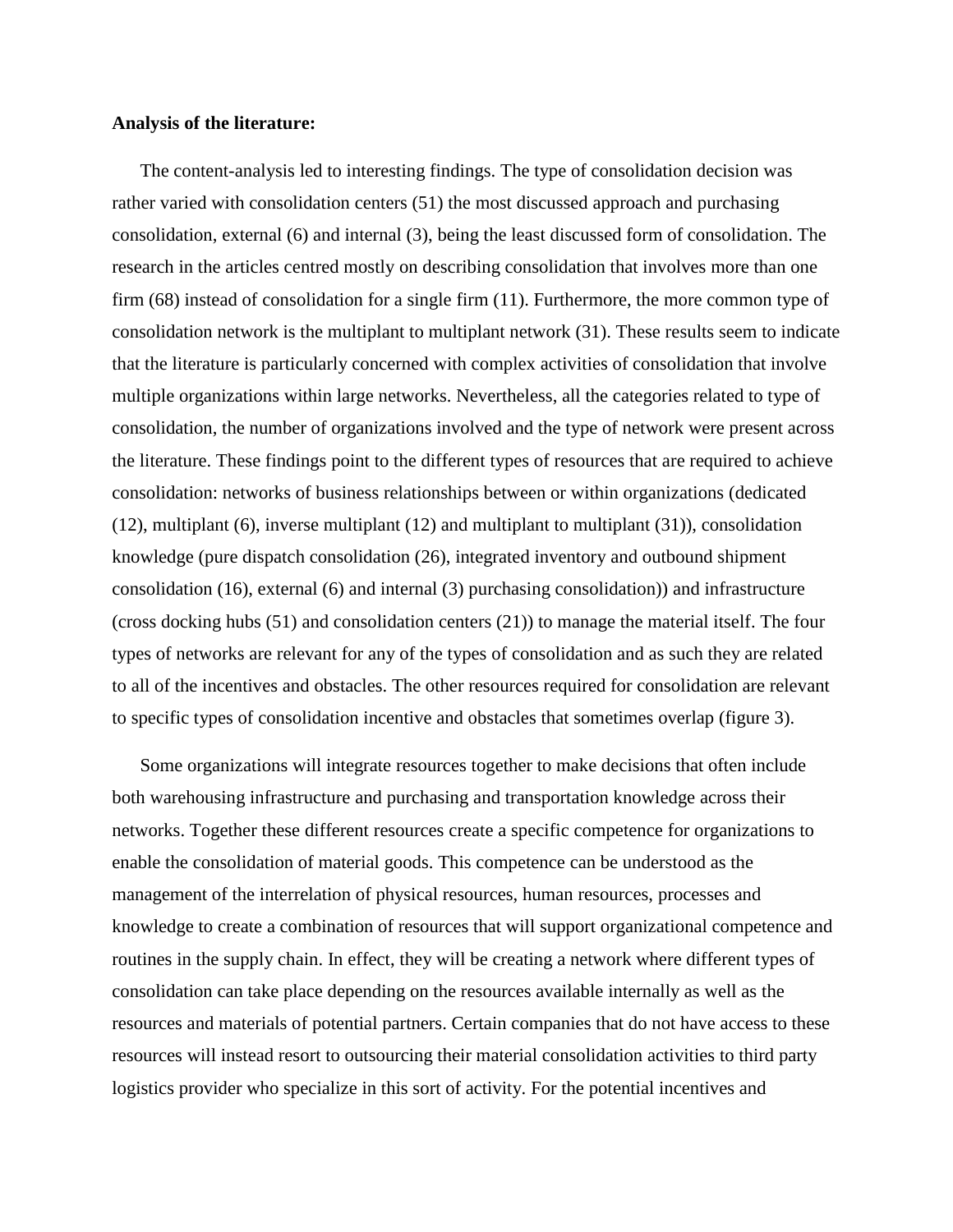obstacles, the results of the coding show very clearly that consolidation in the private sector literature has both positive and negative impacts. However, the negative aspects are less emphasized in the literature since there was a total of 253 mentions of potential incentives discussed as opposed to 88 obstacles.

The potential incentives emphasize foremost the productivity (72) and cost reductions (78) with a reduction of non-core logistics costs  $(8)$  and purchasing costs  $(17)$ . Productivity gains in the supply chain are thus one of the main reasons why companies seek out consolidation of goods. In terms of productivity, improvements in efficiency are present in the literature through cost reductions and performance increases while better customer service is also there in the form of increased speed of delivery (18), increased security of supply (12) and flexibility and responsiveness to change (27). It is interesting to note that there is a difference between the transportation and the warehouse and purchasing focused literatures for different incentives and obstacles. For instance, consolidation in warehousing often relates to centralization of warehouses in distribution centers and cross-docking activities. By consolidating materials in fewer physical locations, the total required safety stock across the network is reduce as risk is pooled to mitigates stock-out risks and the number of items shipped from each location in the network increases. This can end up increasing the responsiveness of transportation through improving the management of a few consolidated depots and guaranteeing a better service to customers. There is one indicator that stands out of these categories: the reduction of  $CO<sub>2</sub>$  gas emission. This indicator is quite important to mitigate the effects of global warming and can be achieved partly by transforming less than truck load shipments into full truck loads in transportation.

Consolidation for transportation and purchasing increases efficiency (productivity of core logistics activity, improving logistics services and using large contracts) while consolidation for transportation, warehousing and purchasing reduces a range of costs (through economies of scale, for non-core activities, for purchasing, or through better quality logistics service at lower costs). As logistics costs can be high for humanitarian organizations, this constitutes one argument for the importance for humanitarian organizations to address the issue of consolidation. Moreover warehouse consolidation not only improves productivity from better use of the facilities and helps reduces cost but it also offers the benefit of improving performance (through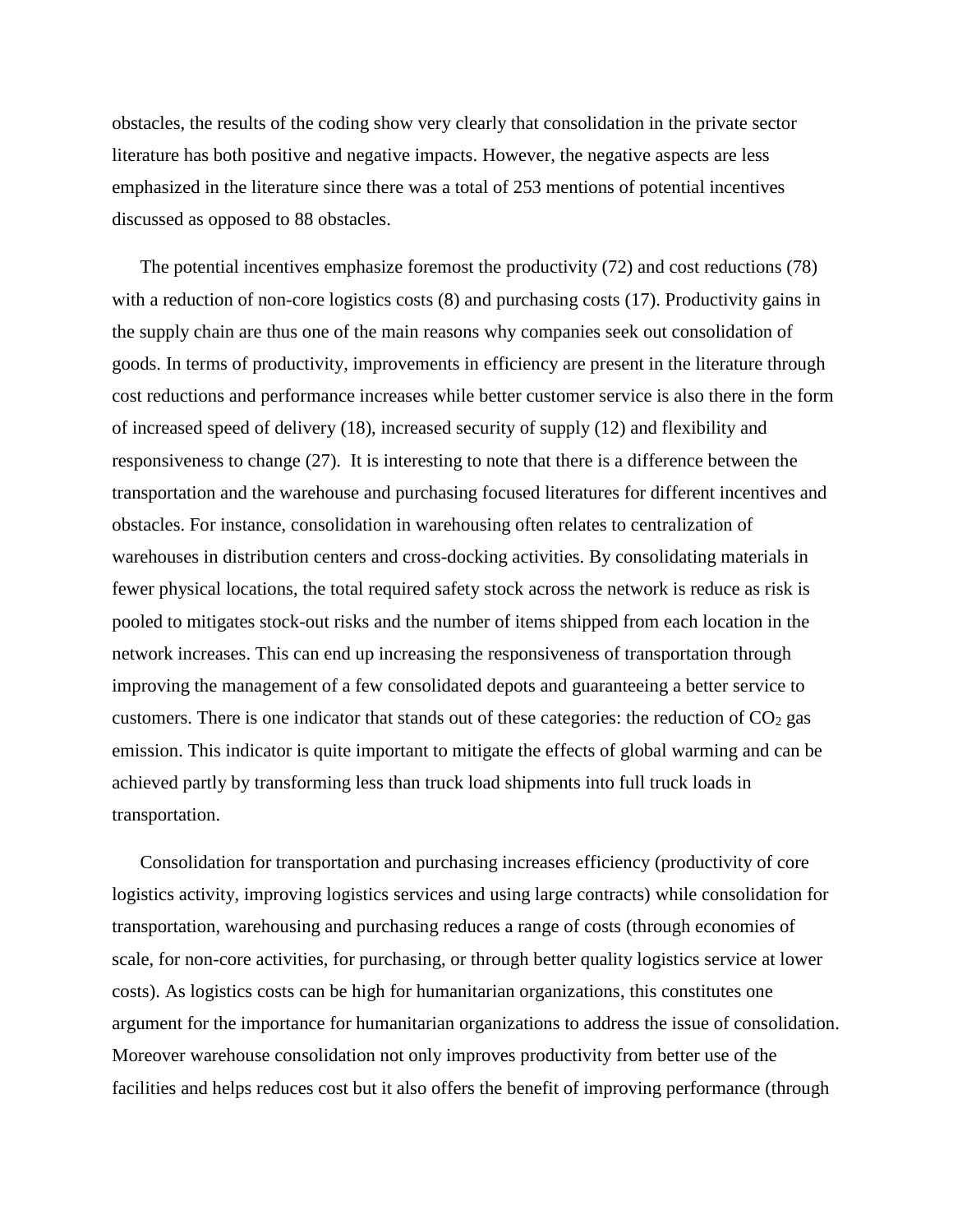flexibility, security of supply and speed of delivery). These performance improvements are all important when it comes to support the response to the needs of the beneficiaries and this would constitute another argument for the importance of consolidation. These arguments are reflected in three overarching incentives that came up from the literature review: costs reductions, increased efficiency and improved performance (figure 3). These findings are in part supported

by humanitarian literature which identifies the role of coordination and collaboration as a way of reducing gaming (Bhattacharya, et al., 2014), improving cost performance (Battini, et al., 2014; Chandes & Paché, 2010) and reaching more beneficiaries (Moore, et al., 2003).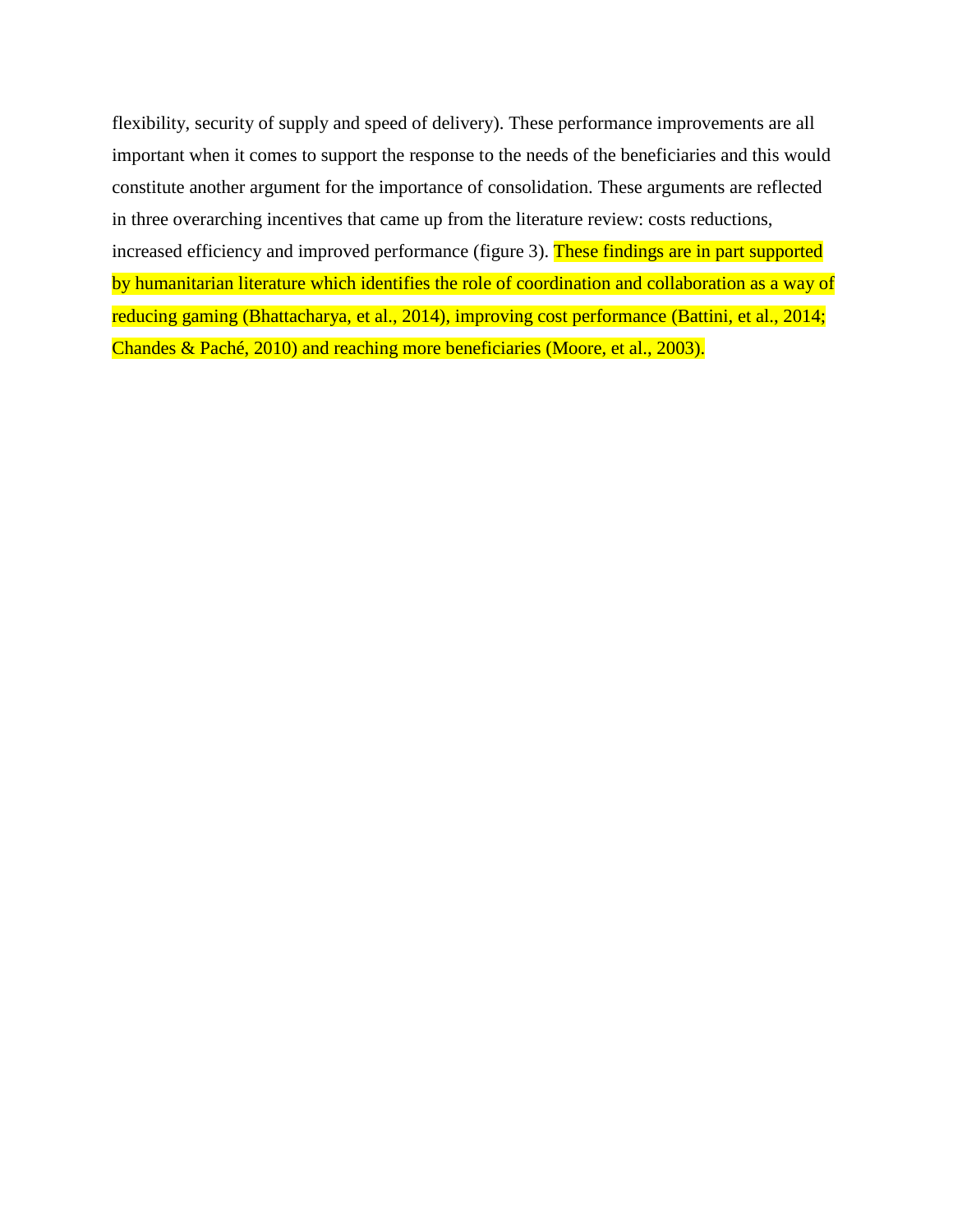

Figure 3: Consolidation type and links to resource, potential incentives and obstacles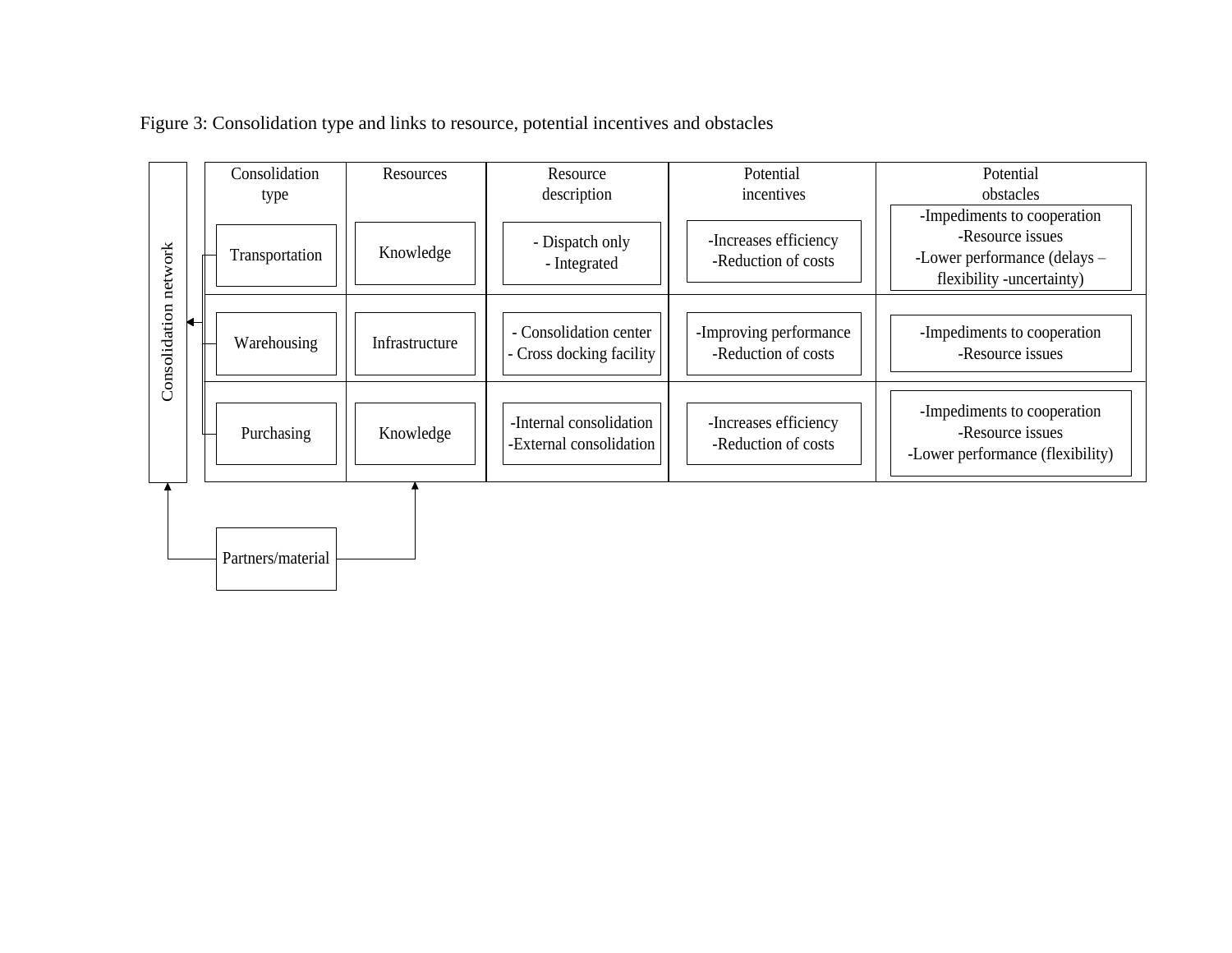For the obstacles, the most important comes from an increase in delays (26). This affects transportation since consolidation can be linked to the decision of dispatch which relies on time delays or on waiting for a shipment to fill up; delaying for consolidation can lead to issues of poor service for customers in the form of increased uncertainty in delivery times. This effect of withholding policies can also reduce flexibility in shipments (6) while purchasing consolidation also reduces flexibility of sourcing options. Transportation consolidation was also identified as creating a lack of information and uncertainty (10) and this can be related to the unknown delays created by withholding policies or by outsourcing consolidation activities to another company. Together these obstacles represent the lowering of performance during consolidation. Another issue that is interesting to bring up are the impediments to cooperation, even though individually each of Cruijssen et al.'s classification mentioned previously did not come up often in the literature but totalled 35 instances combined. Impediments to cooperation can affect all three types of consolidation and reduce the propensity of an organization to consolidate. Moreover, cooperation for consolidation is important and can constitute an impediment since poor cooperation can wipe out potential savings from consolidation.

One finding that was counter-intuitive for potential obstacles is the fact that consolidation can increase cost (10) as consolidation is often seen as a way to reduce cost. An increase in cost can be explained by the consolidation of multiple depots into a smaller number of depots which leads to an increase in distance traveled and the related transportation costs. Other explanations for this cost increase are standardizing resources in between partners to facilitate consolidation, implementing ERPs and increasing the frequency of shipments for transportation. As such cost increases could result from any type of consolidation. Another issue that might come up is the lack of resources to consolidate. Indeed, if there is no knowledge or infrastructure to consolidate materials, consolidation would be seriously impaired. The last potential obstacles are conflicting mission and principles and cultural differences which came up once but stood out as being in an article on humanitarian logistics. This implies that the conflicting mission and principles as well as their cultural differences of non-profit organization might create an impediment to cooperation and prevent them from consolidating their activities. Impediments to cooperation are the main point that appears in humanitarian literature in relation to coordination. Coordinators needs to be successfully matched so that resources complement themselves (Akthar, et al., 2012), trade-offs between inter and intra cluster addressed (Jahre & Jensen, 2010) and confusion in between the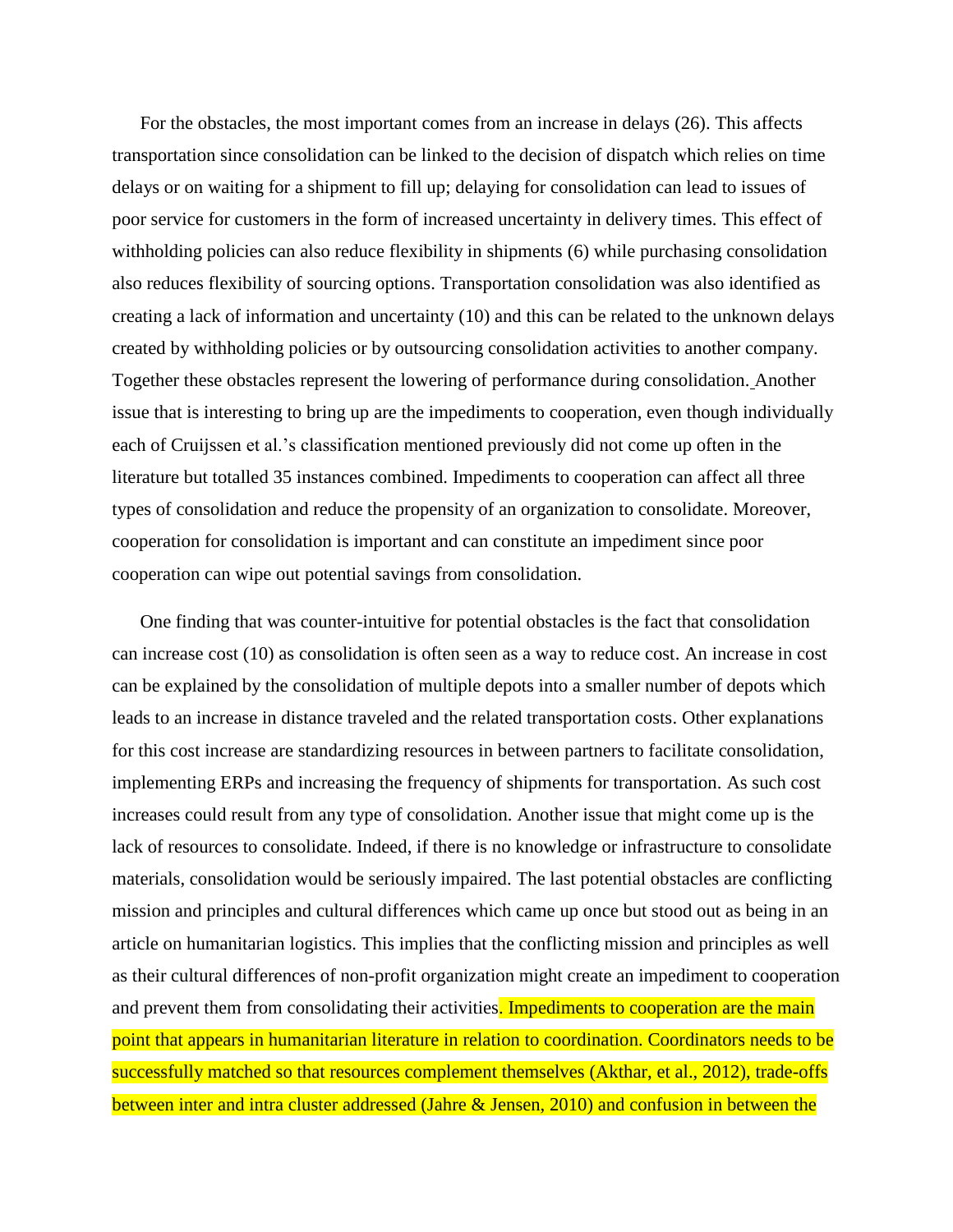humanitarian organizations reduced (Stephenson Jr. & Schnitzer, 2006). Nevertheless, the review in the paper shows that the three overarching obstacles to consolidation are thus, impediments to cooperation, lower performance and resource related issues (table 1).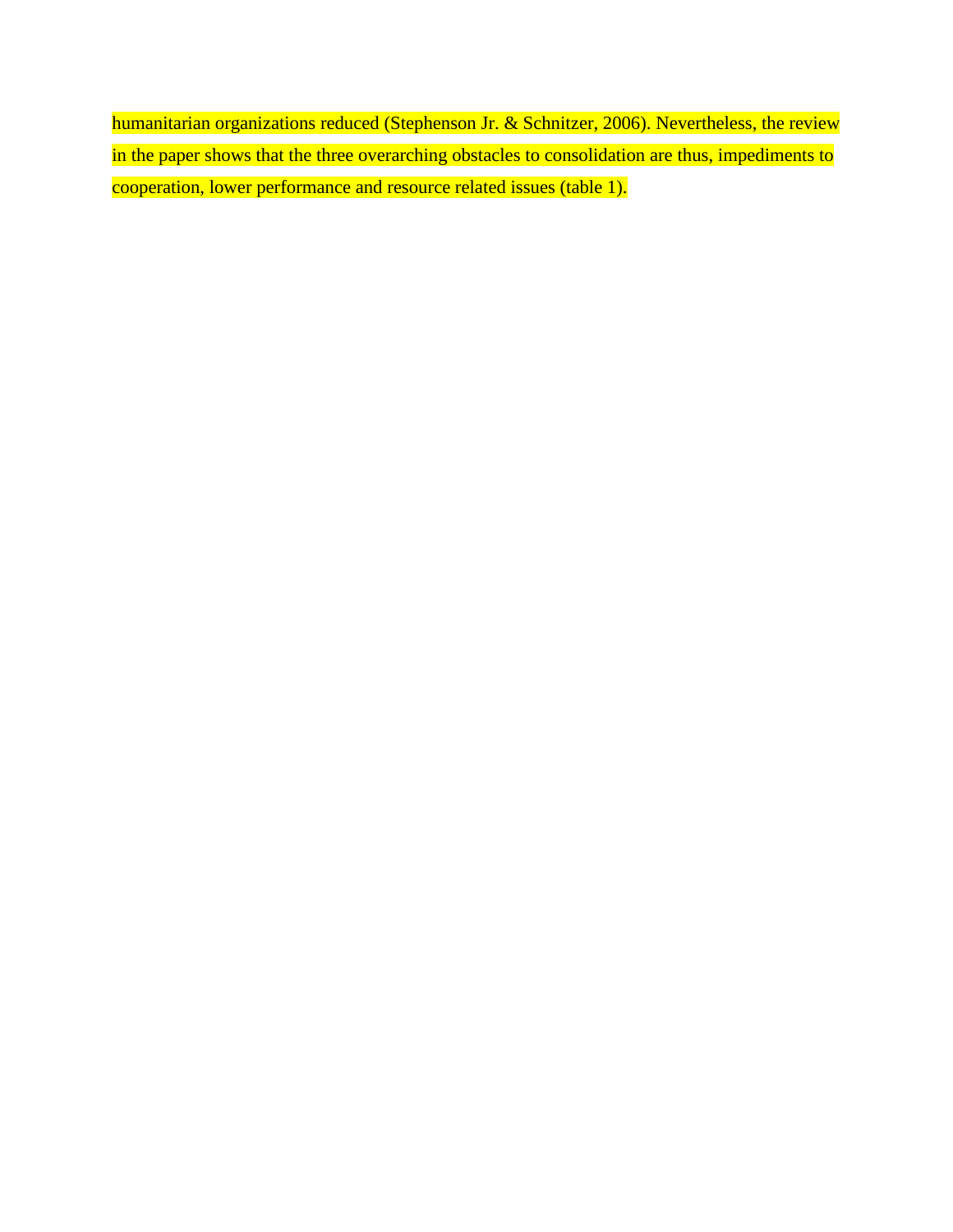| Category                | Resource                                                                                                                                                                                                                                                                           | Indicator                                                   | Count |
|-------------------------|------------------------------------------------------------------------------------------------------------------------------------------------------------------------------------------------------------------------------------------------------------------------------------|-------------------------------------------------------------|-------|
| Type of consolidation   | Knowledge                                                                                                                                                                                                                                                                          | Pure dispatch consolidation                                 | 26    |
| decision                | Knowledge                                                                                                                                                                                                                                                                          | Integrated inventory and outbound shipment                  | 16    |
|                         |                                                                                                                                                                                                                                                                                    | consolidation                                               |       |
|                         | Knowledge                                                                                                                                                                                                                                                                          | Purchasing external consolidation                           | 6     |
|                         | Knowledge                                                                                                                                                                                                                                                                          | Purchasing internal consolidation                           | 3     |
|                         | Infrastructure                                                                                                                                                                                                                                                                     | Cross-docking hub                                           | 21    |
|                         | Infrastructure                                                                                                                                                                                                                                                                     | Consolidation centers                                       | 51    |
| Type of consolidation   | Network                                                                                                                                                                                                                                                                            | Dedicated (1 to 1)                                          | 12    |
| network                 | Network                                                                                                                                                                                                                                                                            | Multiplant (Multiple to 1)                                  | 6     |
|                         | Network                                                                                                                                                                                                                                                                            | Inverse Multiplant (1 to Multiple)                          | 12    |
|                         | Network                                                                                                                                                                                                                                                                            | Multiplant to Multiplant (Multiple to Multiple)             | 31    |
| Category                | Indicator                                                                                                                                                                                                                                                                          |                                                             | Count |
| Number of               | Inside a single firm                                                                                                                                                                                                                                                               |                                                             | 11    |
| organizations involved  | Multiple firms (including third party logistics                                                                                                                                                                                                                                    |                                                             | 68    |
| Potential incentives of | Increased productivity of core logistics activities                                                                                                                                                                                                                                |                                                             | 72    |
| consolidation           | Reduced cost of non-core activities                                                                                                                                                                                                                                                |                                                             | 8     |
|                         | Reduction of purchasing cost                                                                                                                                                                                                                                                       |                                                             | 17    |
|                         | Specialization and broadening of logistics services                                                                                                                                                                                                                                |                                                             | 7     |
|                         | Better quality of logistics services at lower cost                                                                                                                                                                                                                                 |                                                             | 16    |
|                         | Use of large shippers for large contract                                                                                                                                                                                                                                           |                                                             | 1     |
|                         | Cost reduction and/or economies of scale                                                                                                                                                                                                                                           |                                                             | 78    |
|                         | Reduction of gas emission                                                                                                                                                                                                                                                          |                                                             | 8     |
|                         | Increased speed of delivery                                                                                                                                                                                                                                                        |                                                             | 18    |
|                         | Increased security of supply                                                                                                                                                                                                                                                       |                                                             | 12    |
|                         | Flexibility and responsiveness to change                                                                                                                                                                                                                                           |                                                             | 16    |
|                         |                                                                                                                                                                                                                                                                                    |                                                             |       |
| Potential obstacles to  | Hard to find commensurable LSP s with whom it is possible to cooperate<br>$\mathbf{1}$                                                                                                                                                                                             |                                                             |       |
| consolidation           | for (non-)core activities<br>11                                                                                                                                                                                                                                                    |                                                             |       |
|                         | Hard to find a reliable party that can coordinate the cooperation in such a                                                                                                                                                                                                        |                                                             |       |
|                         | way that all participants are satisfied                                                                                                                                                                                                                                            |                                                             |       |
|                         | When an LSP cooperates with commensurable companies, it becomes<br>$\mathbf{1}$                                                                                                                                                                                                    |                                                             |       |
|                         | harder to distinguish itself                                                                                                                                                                                                                                                       |                                                             |       |
|                         | It is hard for the partners to determine the benefits or operational savings<br>3                                                                                                                                                                                                  |                                                             |       |
|                         | due to horizontal cooperation beforehand                                                                                                                                                                                                                                           |                                                             |       |
|                         | Partners find it hard to ensure a fair allocation of the workload in advance<br>A fair allocation of benefits to all the partners is essential<br>Cooperation is greatly hampered by ICT-investments<br>When benefits cannot be shared in a perceived fair way, the larger players |                                                             | 1     |
|                         |                                                                                                                                                                                                                                                                                    |                                                             | 4     |
|                         |                                                                                                                                                                                                                                                                                    |                                                             | 13    |
|                         |                                                                                                                                                                                                                                                                                    |                                                             | 1     |
|                         | will always benefit most                                                                                                                                                                                                                                                           |                                                             |       |
|                         | Consolidation can increase delays                                                                                                                                                                                                                                                  |                                                             | 26    |
|                         | Consolidation can cause increase in costs<br>Reduced flexibility                                                                                                                                                                                                                   |                                                             | 10    |
|                         |                                                                                                                                                                                                                                                                                    |                                                             | 6     |
|                         | Lack of information/uncertainty                                                                                                                                                                                                                                                    |                                                             | 10    |
|                         |                                                                                                                                                                                                                                                                                    | Conflicting mission and principles and cultural differences | 1     |

Table 1: Coding results: number of articles per indicator for each category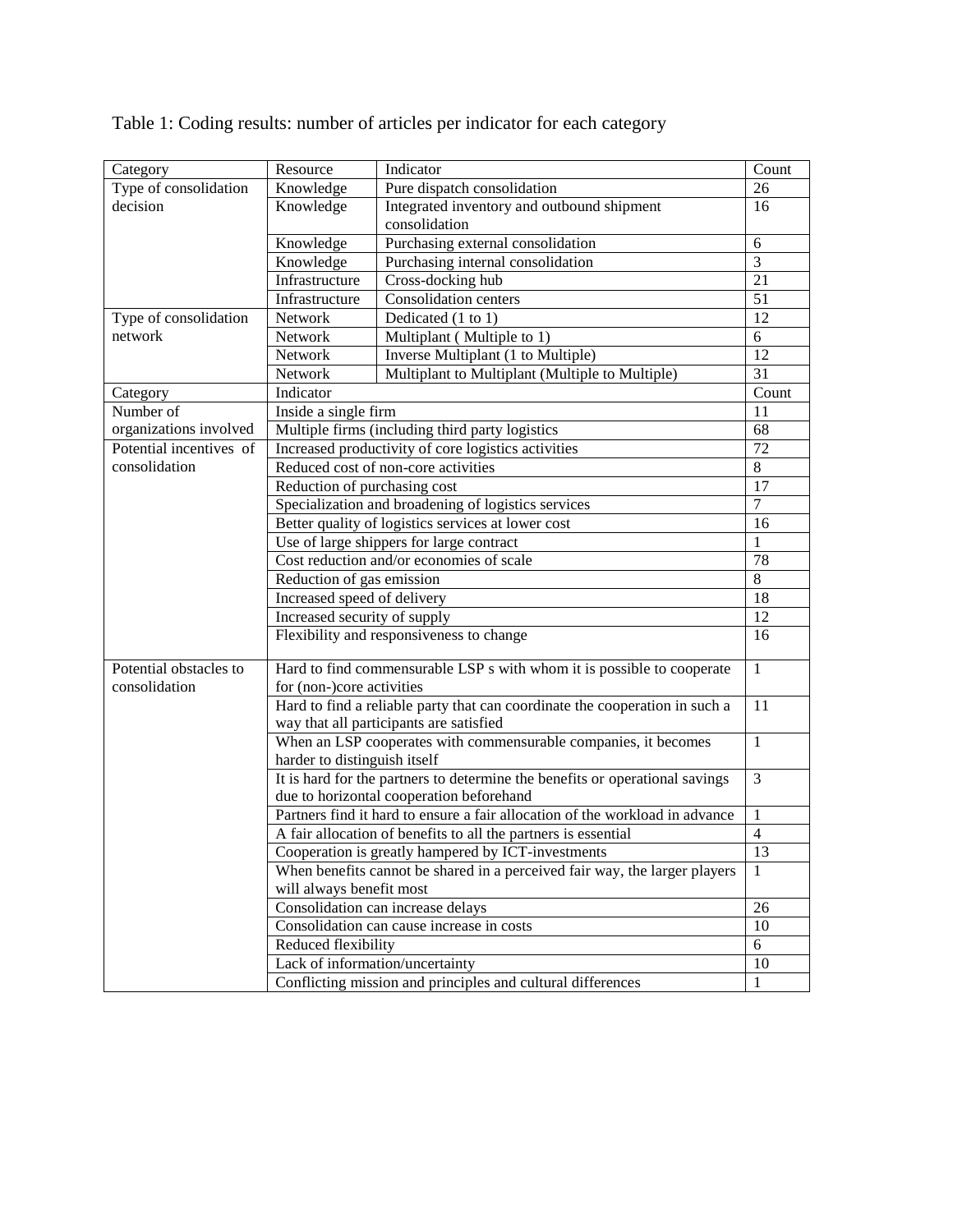#### **Discussion of a theoretical framework for consolidation in humanitarian logistics:**

In a for-profit context, consolidation can be understood as a way to develop a competitive advantage with supply chains via cost reductions, productivity and increased efficiency while trying to avoid being affected by delays, increased costs, a lack of resources and issues with cooperation. Consolidation is made possible through the development, in a wide range of combination of network of relationships supported by infrastructure and knowledge of consolidation decisions (figure 3). These resources represent organizational decision making, activities and physical attributes that can be combined in multiple ways to create the competences to consolidate goods. In the case of humanitarian logistics, competition between organizations is largely focused on obtaining funding sources. However these sources can be leveraged through consolidation to procure and transport more goods and services to reach beneficiaries and increase the organisation's impact. This performance can then be used to increase their reputation with actual and future donors and secure more funds.

Even with the specific finding of the obstacle stemming from conflicting mission and principles and cultural differences, the very small number of articles addressing humanitarian logistics (2) prevents a comparison between commercial and humanitarian consolidation activities. However, to better understand the considerations related to consolidation of goods in humanitarian logistics it is possible to take an overview of the findings of the mostly commercial literature review and interpret them through the use of another framework derived from humanitarian logistics research. The framework for consolidation in this study is partially based on a conceptual model that identifies challenges for humanitarian logisticians developed by Kovács and Spens (Kovàcs & Spens, 2009). This model identifies different challenges faced in the context of the field research in Ghana: disaster types, the focus of organizations as well as the stakeholder environment. The theoretical framework in this discussion section (Figure 4) touches on these challenges but has additional dimensions to take into account the incentives and obstacles to consolidation identified in the content-analysis.

The disaster type context is characterized by the phases of a disaster, usually separated in preparedness, response and reconstruction (Beamon, 2004; Jahre & Height, 2008; Benini, et al., 2009) and the speed of the disaster, with fast onset and slow onset disaster (Van Wassenhove, 2006; Kovàcs & Spens, 2009). When disaster strikes, the most important factors in the response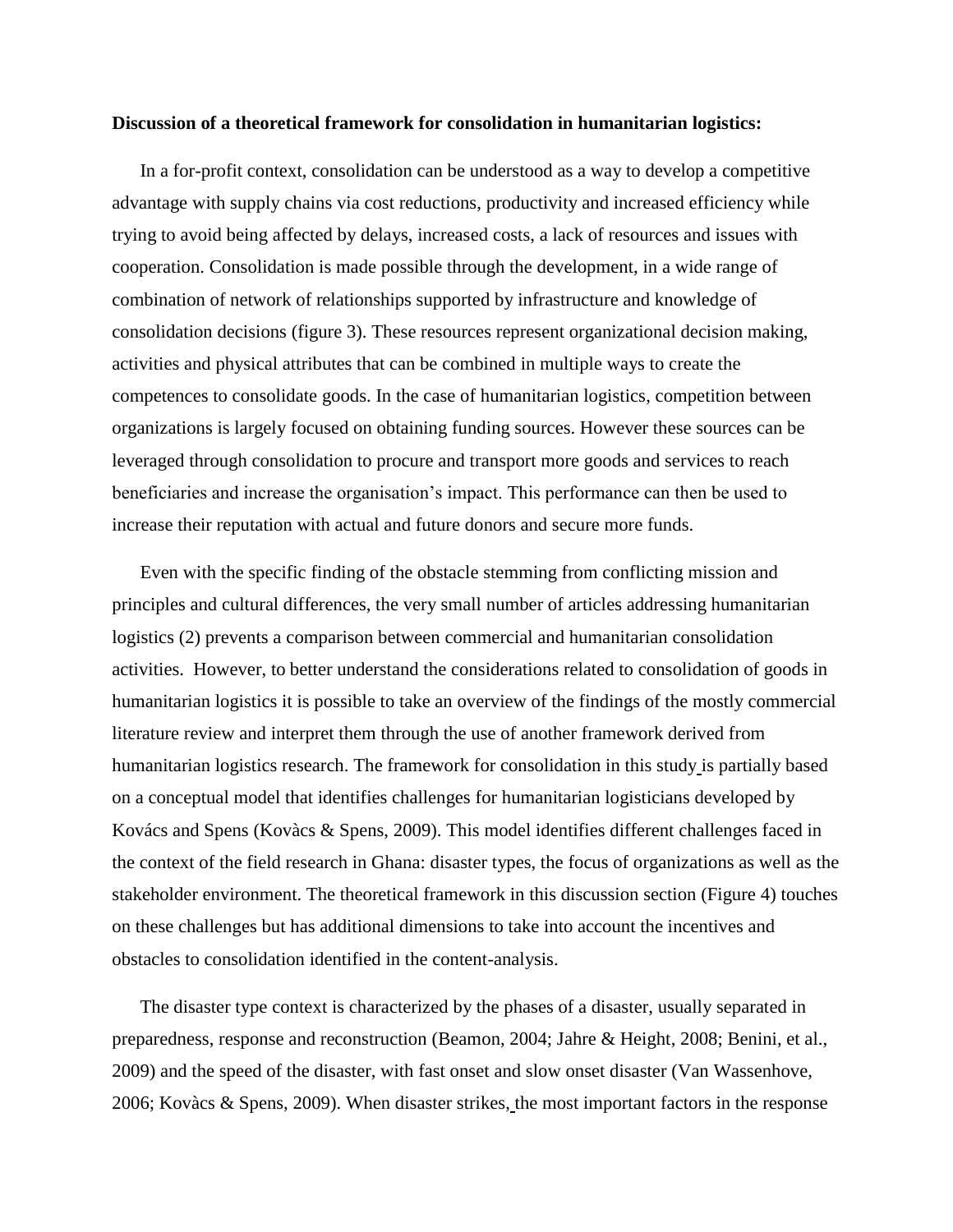by humanitarian organizations is the time frame; indeed in certain disasters, the response time is critical to reach affected communities (Yi & Özsamar, 2007; Kovàcs & Spens, 2009). In the case of the response phase for a fast onset disaster, the risk of delays and loss of flexibility of transportation consolidation might create an obstacle to consolidation. Purchasing consolidation is not linked to delays however, a reduced number of suppliers can affect flexibility but in the context of a disaster, sourcing could be organized with local suppliers (Gustavsson, 2003). If local suppliers are overwhelmed by the disaster, humanitarian organizations will ship prepurchased goods from their warehouses. Warehousing consolidation would be another option as they generate performance benefits although large consolidated warehouses are usually established prior to the response to a disaster (Schulz & Blecken, 2010). Sudden-onset disasters can also destroy or greatly destabilize the current infrastructure (Kovàcs & Spens, 2007) which would delay access by organizations to infrastructure such as warehouses required for consolidation. The disaster context will thus create obstacles to transportation and purchasing consolidation in situations where delays and lack of flexibility are unacceptable (figure 4).

The other disaster phases include preparedness and reconstruction. These phases as well as development activities in which humanitarian organizations engage in are planned in advance. The preparedness phase is well suited for consolidation when organizations are pre-positioning and keeping safety stock of goods. Indeed, the goods for multiple operations as well as of multiple organizations can be warehoused at the same site (Beresford & Pettit, 2009; Schulz & Blecken, 2010). Since there might be multiple warehouses for worldwide, regional and country levels disasters (Beresford & Pettit, 2009), each of these warehouses acts as consolidation infrastructure with the potential for multiple organizations to be involved with warehouse management (Ishii & Nose, 1996; Strack & Pochet, 2010; Hariga, 2011). The warehouses stocked with the goods of multiple organizations can also manage the consolidation of the procurement for these organizations (Schulz & Blecken, 2010; Balick, et al., 2010). These warehouses also play an additional role of consolidation through kitting by creating specific kits containing different types of items that respond to a specific type of need (Schulz & Blecken, 2010). Nevertheless, disasters that can be better predicted and have a slow-onset (droughts for instance) can be better prepared for in advance as well (Wilhite, 2002; Moe & Pairote, 2006; Kovàcs & Spens, 2009) and the response phase can be stretched out during the duration of the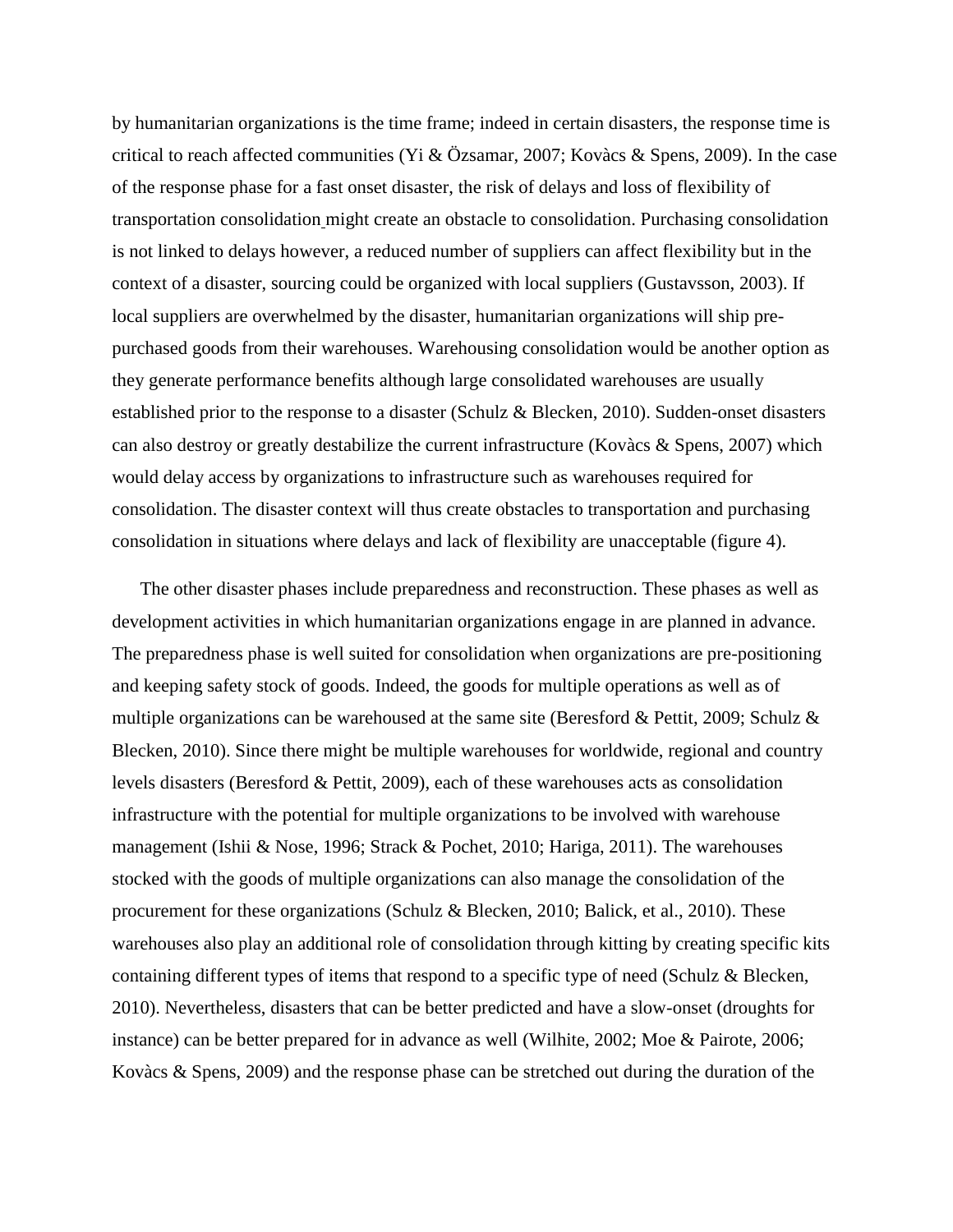disaster allowing for better planning. Disaster contexts where planning is possible are best suited to arrange organizational resources for consolidation.

Regardless of the disaster context, the focus and location of the organization may also affect the network available for consolidation either through the offer of resources or of material to consolidate. Organizational mandates play a role in preventing cooperation as it could be defined for a specific disaster phase or type; often organizations receive funding for short-term disaster relief (Gustavsson, 2003). The political or apolitical characteristics of an organization can determine how much it can work with other organizations to consolidate goods (Pettit & Beresford, 2005). Cultural issues might also lead to differences in needs and preferences for types of goods as well as create language issues which will impair adequate distribution (Long & Wood, 1995) and potential for consolidation. The type of goods is also an issue, often one type of goods cannot be mixed with another (water treatment and food for example) while other goods require special handling such as cold chain facilities for vaccines for example). Another problem that affects cooperation is the lack of standards (Murray, 2005). As non-standard documentation and handling material is not easily transferable in between organizations, this increases the cost and reduces the possibility of cooperating.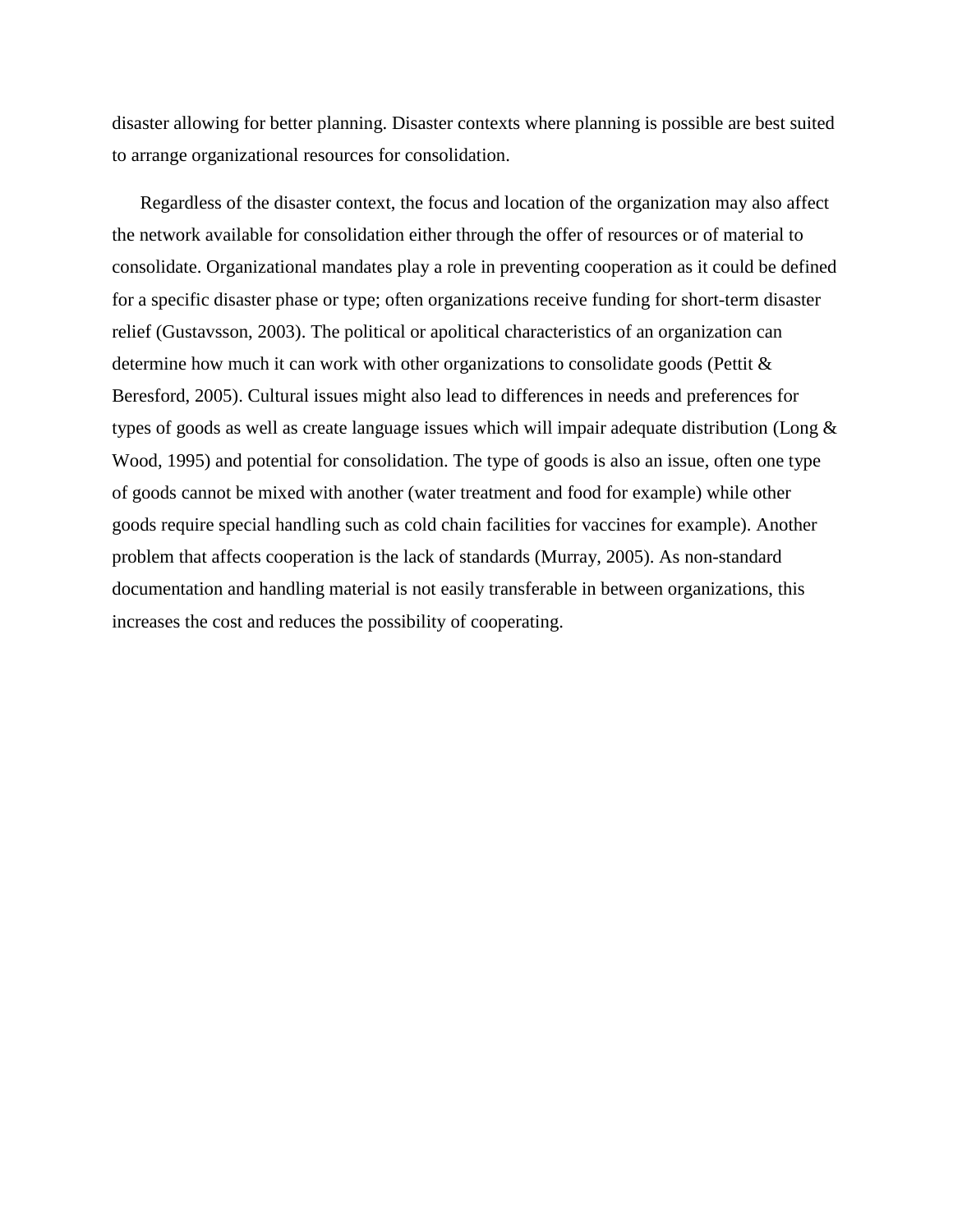Figure 4: Framework for consolidation in humanitarian logistics.

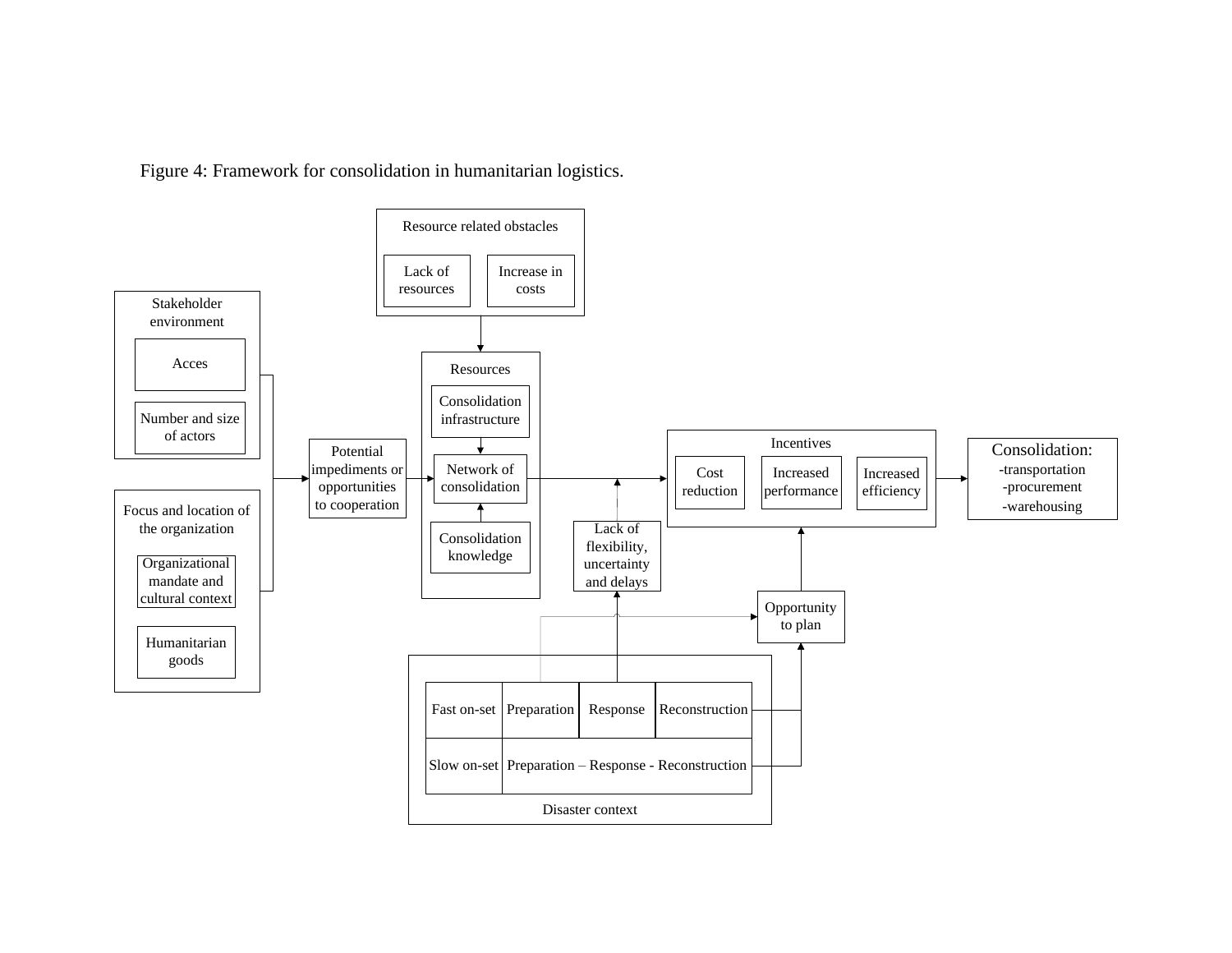Additionally, the stakeholder environment affects consolidation depending on the number of organizations operating in an area and their size. On one hand, consolidation with a larger number of organisations or a large organisation is complex and time consuming which can increase the cost of consolidation. In this case the number of actors would act as an impediment to cooperation On the other hand, consolidation more easily generate gains with the presence of multiple partners. These partners offer the possibility to increase the amount of material handled and achieve consolidation of volume and they can also share their resources increasing the possibilities to achieve consolidation. Access to an area is also important. The costs related to reaching areas in need of assistance and the capacity of organizations can play a role with certain organizations not having the financial, human or material resources to operate in certain regions. Access to areas in need might also be limited because of the presence of security issues. These security issues can create an impediment to cooperation with only certain organisation being given access or with the belligerent forces trying to control the flow of aid. However, aid organization can use security disruptions that prevent deployments to plan for improved cooperation and consolidation activities while waiting for the security situation to improve (Tomasini, 2012; Beamon & Kotleba, 2006).

Together the focus and location of the organization and the stakeholder environment can create potential impediments or opportunities to cooperate for organizations and thus affect the network of resources available for consolidation, the number of potential participants as well as the amount of material. The focus of organizations combined with the multitude of stakeholders can make it hard to identify with whom to cooperate or who should coordinate the cooperation and what type of benefits are possible without creating a lack of information and uncertainty during consolidation. The satisfaction of all parties (by being fair with allocating benefits and workloads) is also hard to achieve to maintain cooperation. Moreover, smaller organizations might not want to associate with larger organizations as this might make it harder for them to distinguish themselves or they might receive fewer benefits than larger organisations from cooperating.

#### **Conclusion and further research:**

This study develops a theoretical framework to better understand incentives and obstacles to consolidation of materials in humanitarian logistics. Through the combination of a literature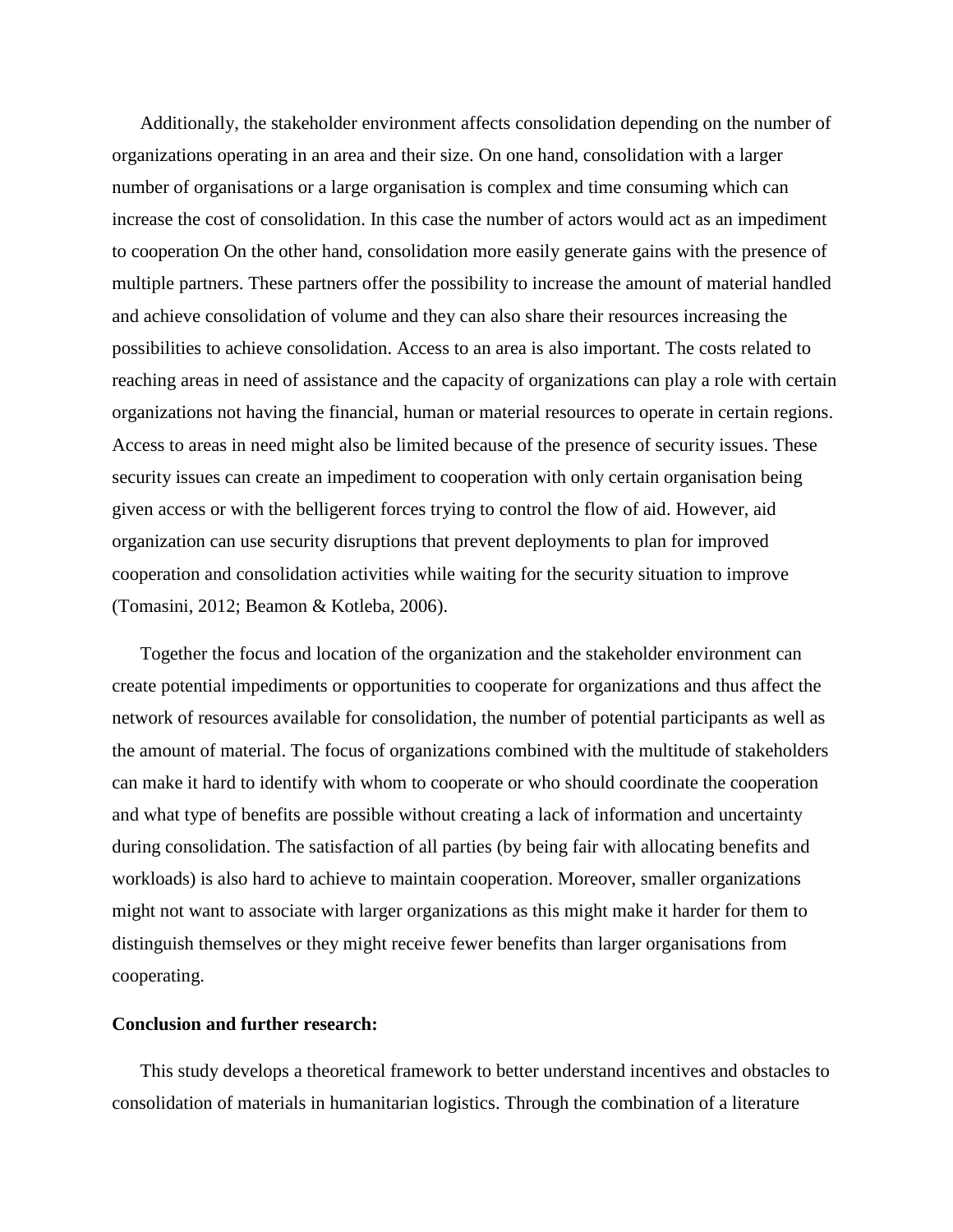review and discussion based on previous frameworks related to humanitarian logistics, the framework highlights the role of resources as well as the contextual challenges of humanitarian logistics in relation to potential incentives and obstacles. The elaboration of this framework ties into the overall theoretical framework put forward by Jahre et al. (2009) and contributes a relevant framework specifically for consolidation that consists of centralized coordination. The framework can also be understood through the factors influencing supply chain design put forward by Melnyk et al. (2014). Indeed, the stakeholder environment, focus and location of the organization as well as disaster context are broad environmental influencers of the supply chain. Design decisions represent how an organisation organizes its resources to achieve a network for material consolidation while infrastructure and knowledge are required to address the resource related obstacles through specific investments. The concepts and their relationships put forward in this framework are supported by a thorough literature review and create further avenues of inquiry to address the lack of literature on consolidation in humanitarian logistics as an emerging area of study for humanitarian logistics. The framework presented in this paper offers an interesting base to test consolidation in the field and for specific operations; some aspects of consolidation are already discussed through coordination, collaboration and cooperation literature but a specific focus on material flow management is still lacking. The incentives and obstacles and their links should be further tested with field research to improve the framework and help build a complete portrait of potential consolidation options to maximize the benefits of humanitarian organizations in improving efficiency whether deploying for disasters, conflicts or development activities. The conceptual nature of this paper brings certain limitations to the development of a theoretical framework, the most glaring one being the lack of empirical support for the findings. Another limitation is the use of other frameworks for the purpose of coding; even though the coding grid was modified to take into account the findings in the literature to offer a more complete picture, there might still be shortcomings in the coding scheme used.

In light of the important incentives to save costs through economies of scale and the lack of literature covering the subject this study presents different considerations for consolidation by humanitarian organizations in the form of a framework. Consolidation of activities would offer organizations the possibility to reduce their high logistics cost and procure more materials for the beneficiaries in need. Control of costs and the logistics performance is relevant for humanitarian organizations when considering that most funding appeals by the UN are usually unmet; in 2013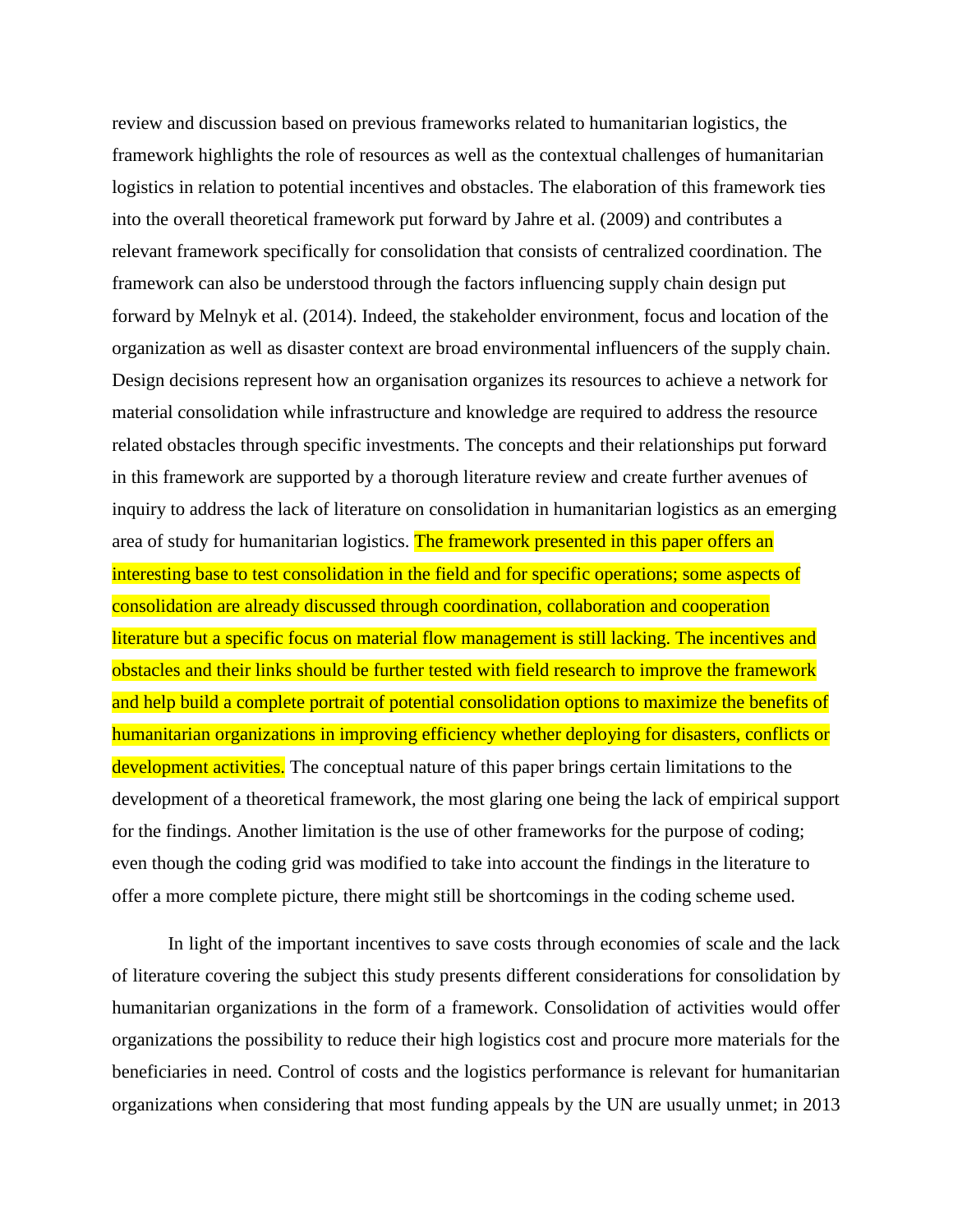around 19 consolidated funding appeals for humanitarian operations were submitted through OCHA (Office for the Coordination of Humanitarian Affairs) were funded at best at 77% and at worst 21% (Smith & Swithern, 2014). Furthermore, the framework puts forward a summary list of resources that might be required as a basic requirement to be able to achieve consolidation. This can help logisticians in humanitarian organization evaluate if they have the potential to be able to consolidate materials inside their supply chains or with other supply chain members. A lack of certain resources or capability in resolving obstacles could push the logistics group to work with other organizations to resolve this internal capacity issues. A good example of this would be to join simple purchasing services to benefit from some of the economies of scale available through consolidation such as the UNICEF Procurement Services (UNICEF, 2014). Moreover, the obstacles to consolidation highlighted in this study also can help logisticians in organizations to reflect on potential solutions in advance to facilitate consolidation inside and in between organizations for both development and emergencies. One such example are kits which are prepared in advance. A good example of this type of kitting activity is the inter-agencyhealth-kit (World Health Organization, 2014). Alternatively they could work with organizations with bigger logistics capacity such as the World Food Program (WFP) which organized a worldwide network of shared warehouses called the United Nations Humanitarian Response Depot that coordinates a wide range of services for procurement and warehousing (UNHRD) (WFP, 2014). Consolidation activities are also sometimes put in place through logistics clusters. The cluster approach has been put forward by OCHA in 2005 and aims to increase coordination (United Nations Office for the Coordination of Humanitarian Affairs, 2014) between UN and non –UN agencies in the humanitarian sector. Different options are available to support consolidation but logisticians must be able to understand what the potential sources of obstacles are to choose the right approach to consolidation and benefit from it. These different activities put forward by humanitarian organizations also offer potential empirical avenues for further research based on this framework.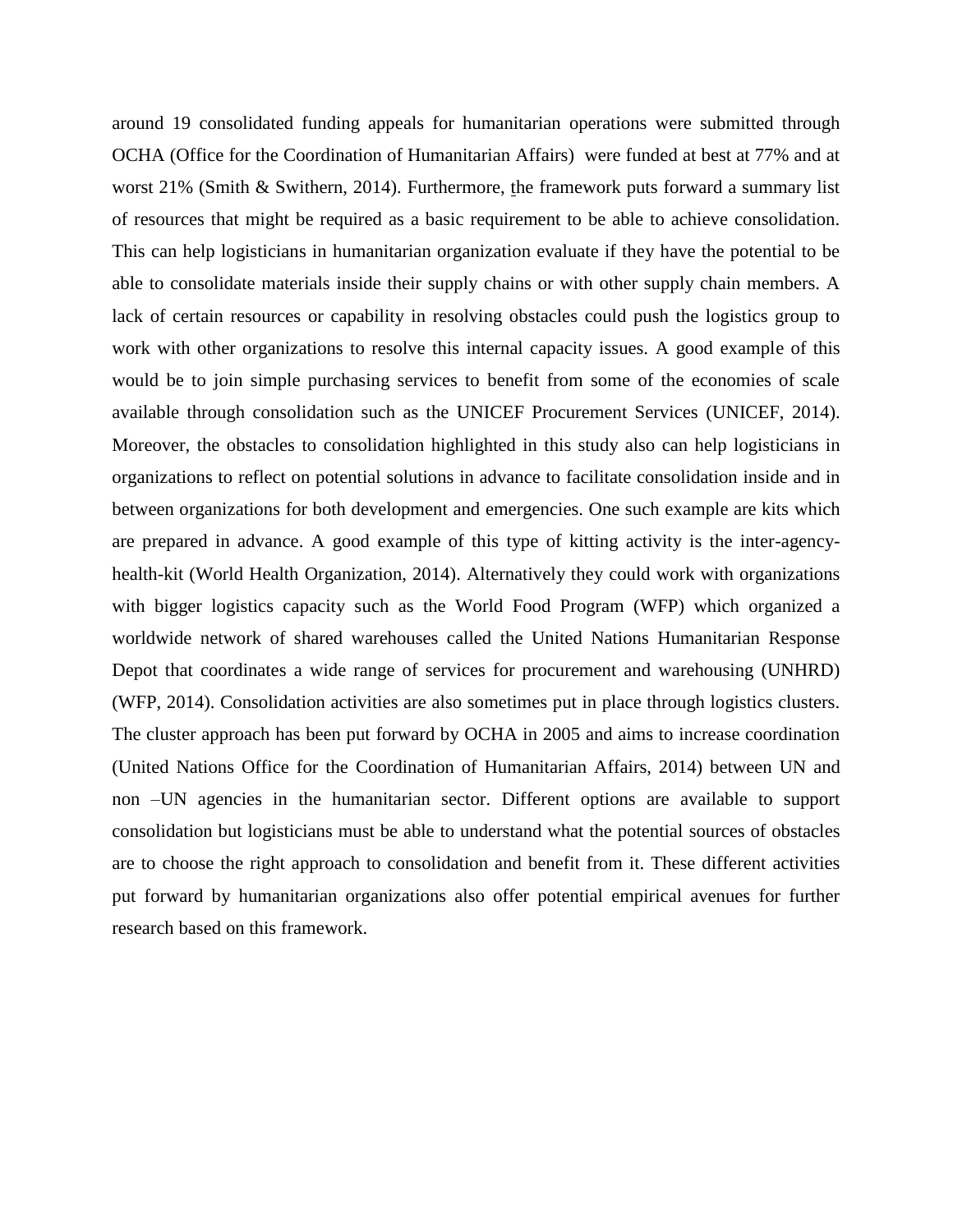## **Bibliography**

Akthar, P., Marr, N. & Garnevska, E., 2012. Coordination in humanitarian relief chains: chain coordinators. Journal of Humanitarian Logistics and Supply Chain Management, 2(1), pp. 85- 103.

Altay, N., 2008. Issues in disaster relief logistics. In: M. Gad-el-Hak, ed. Large-Scale Disasters: Prediction, Control and Mitigation. New York: Cambridge University Press, pp. 120-146.

Altay, N. & Pal, R., 2014. Information Diffusion among Agents: Implications for Humanitarian Operations. Production and Operations Management, 23(6), p. 1015–1027.

Balcik, B. & Beamon, B. M., 2008. Facility location in humanitarian relief. International Journal of Logistics, 11(2), pp. 101-121.

Balick, B. et al., 2010. Coordination in humanitarian relief chains: Practices, challenges and opportunities. International Journal of Production Economics, 126(1), pp. 22-34.

Battini, D., Peretti, U., Persona, A. & Sgarbossa, F., 2014. Application of humanitarian last mile distribution model. Journal of Humanitarian Logistics and Supply Chain Management, 4(1), pp. 95-130.

Beamon, B. M., 2004. Humanitarian Relief Chains: Issues and Challenges. San Francisco, 34th International Conference on Computers and Industrial Engineering.

Beamon, B. M. & Kotleba, S. A., 2006. Inventory management support systems for emergency humanitarian relief operations in South Sudan. The International Journal of Logistics Management, 17(2), pp. 187-212.

Benini, A., Conley, C., Dittermore, B. & Waksman, Z., 2009. Survivor needs or logistical convenience? Factors shaping decisions to deliver relief to earthquake affected communities, Pakistan 2005-06. Disasters, Volume 33, pp. 110-131.

Beresford, A. & Pettit, S., 2009. Critical Success Factors in the Context of Humanitarian Aid Supply Chains. International Journal of Physical Distribution & Logistics Management, 39(6), pp. 450-468.

Bhattacharya, S., Hasija, S. & Van Wassenhove, L. N., 2014. Designing Efficient Infrastructural Investment and Asset Transfer Mechanisms in Humanitarian Supply Chains. Production and Operations Management, 23(9), p. 1511–1521.

Brauner, M. K. & Gebman, J. R., 1993. Is Consolidation Being Overemphasized for Military Logistics. RAND Issue Paper, pp. 1-8.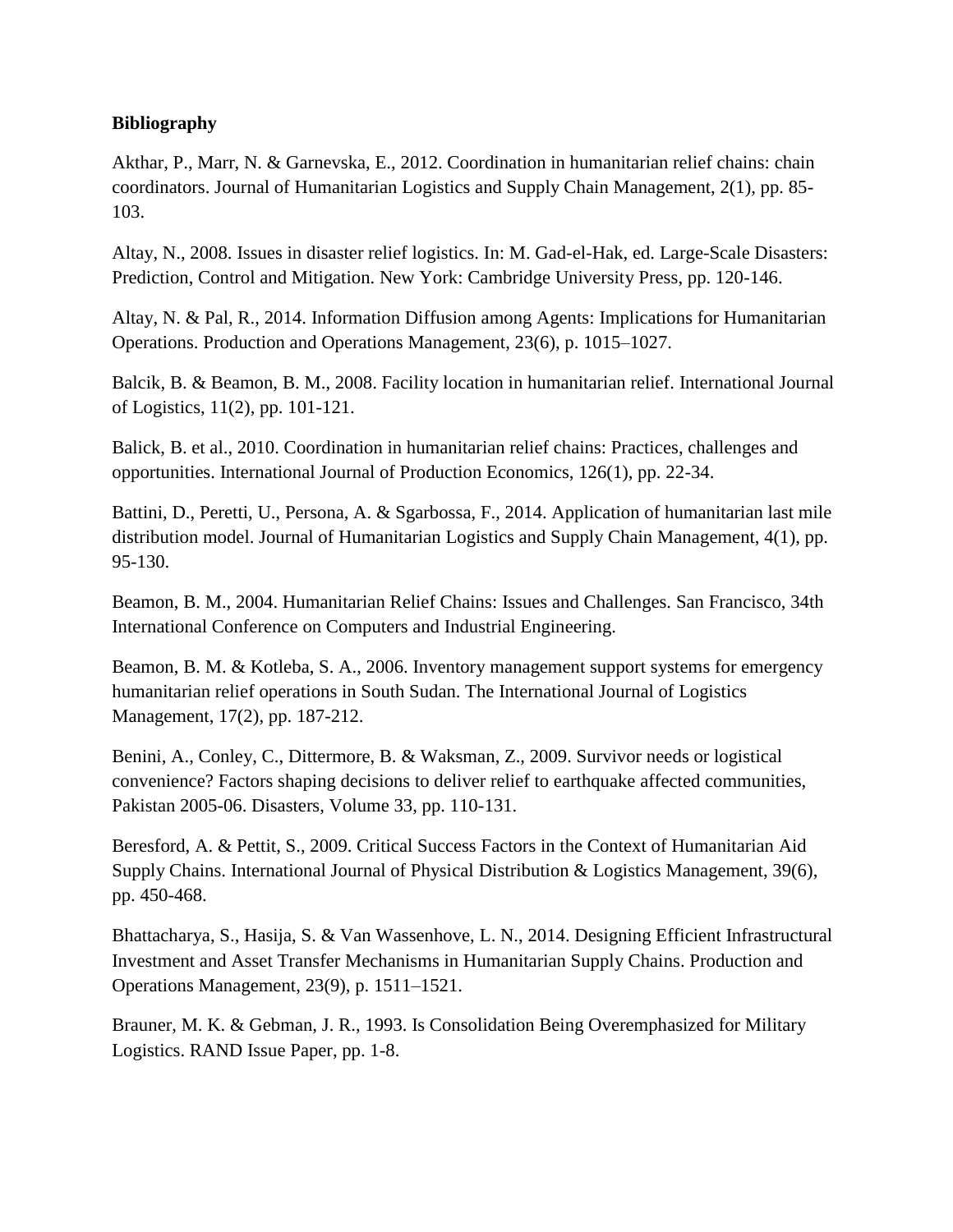Çetinkaya, S., 2005. Coordination of Inventory and Shipment Consolidation Decisions: A Review of Premises, Models, and Justification. In: J. Geunes, et al. eds. Applications of Supply Chain Management and E-Commerce Research. s.l.:Springer US, pp. pp 3-51.

Çetinkaya, S. & Bookbinder, J. H., 2003. Stochastic models for the dispatch of consolidated shipments. Transportation Research Part B, Volume 37, p. 747–768.

Chandes, J. & Paché, G., 2010. Investigating humanitarian logistics issues: from operations management to strategic management. Journal of Manufacturing Technology Management, 21(3), pp. 320-340.

Cooper, M., 1984. Cost and Delivery Time Implications of Freight Consolidation and Warehousing Strategies. International Journal of Physical Distribution & Logistics Management, 14(6), pp. 47-67.

Cruijssen, F., Cools, M. & Dullaert, W., 2007. Horizontal Cooperation in Logistics: Opportunities and Impediments. Transportation Research Part E, Volume 43, pp. 129-142.

Cullinane, K. & Toy, N., 2000. Identifying influential attributes in freight route/mode choice decisions: a content analysis. Transportation Research Part E: Logistics and Transportation Review, Volume 36, pp. 41-53.

Davenport, T. H., Harris, J. G. & Cantrell, S., 2004. Enterprise systems and ongoing process change. Business Process Management Journal, 10(1), pp. 16-26.

Dolinskaya, I. S., Shi, Z. E., Smilowitz, K. R. & Ross, M., 2011. Decentralized Approaches to Logistics Coordination in Humanitarian Relief. Reno, Industrial Engineering Research Conference.

Ertem, M. E., Buyurgan, N. & Rossetti, M. D., 2010. Multiple-buyer procurement auctions framework for humanitarian supply chain management. International Journal of Physical Distribution & Logistics Management, 40(3), pp. 202-227.

Fein, A. J. & Jap, S. D., 1999. Manage Consolidation in the Distribution Channel. Sloan Management Review;, 41(1), pp. 61-72.

Feng, C., Fan, G., Zhang, Y. & Yang, T., 2010. Collaboration in Humanitarian Logistics. Reston, ICLEM 2010: Logistics for Sustained Economic Development.

Gibson, B. J. & Hanna, J. B., 2003. Periodiocal Usefulness: The U.S. Logistics Educator Perspective. Journal of Business Logsitics, 24(1), pp. 221-240.

Glaser, G. B. & Holton, J., 2007. Remodeling Grounded Theory. Historical Social Research / Historische Sozialforschung. Supplement, Volume Supplement, No. 19, pp. 47-68.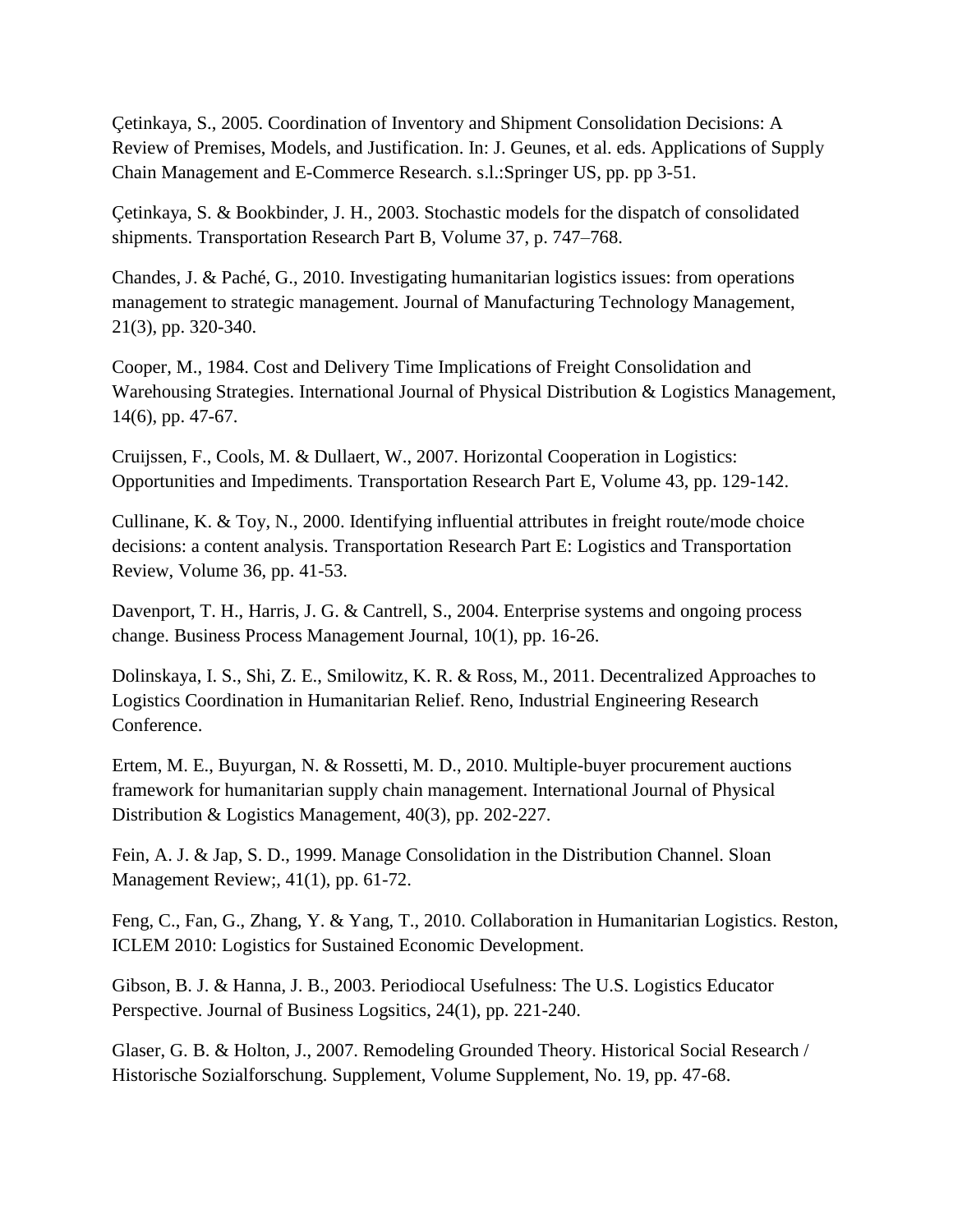Gray, A. E., Karmakar, U. S. & Seidmann, A., 1992. Design and operation of an order consolidation warehouse: Models and application. European Journal of Operational Research, Volume 58, pp. 14-36.

Grosswiele, L., Röglinger, M. & Friedl, B., 2013. A decision framework for the consolidation of performance measurement systems. Decision Support Systems, Volume 54, pp. 1016-1029.

Gunansekaran, A. & Ngai, E. W., 2005. Build-to-order supply chain management: a literature review and framework for development. Journal of Operations Management, 23(5), pp. 423-451.

Gustavsson, L., 2003. Humanitarian logistics: context and challenges. Forced Migration, Volume 18, pp. 6-8.

Hariga, M. A., 2011. Inventory models for multi-warehouse systems under fixed and flexible space leasing contracts. Computers & Industrial Engineering, Volume 61, p. 744–751.

Hayes, A. F., 2005. An SPSS procedure for computing Krippendorff's alpha [Computer software].. [Online] Available at: http://www.comm.ohio-state.edu/ahayes/macros.htm. [Accessed 05 03 2014].

Ishii, H. & Nose, T., 1996. Perishable inventory control with two types of customers and different selling prices under the warehouse capacity constraint. International Journal of Production Economics, Volume 44, pp. 167-176.

Jahre, M. & Height, I., 2008. Does the Current Constraints in Funding Promote Failure in Humanitarian Supply Chains. Supplly Chain Forum: An International Journal, 9(2), pp. 44-54.

Jahre, M. & Jensen, L.-M., 2010. Coordination in humanitarian logistics through clusters. International Journal of Physical Distribution & Logistics Management, 40(8/9), pp. 657-674.

Jahre, M., Jensen, L.-M. & Listou, T., 2009. Theory development in humanitarian logistics: a framework and three cases. Management Research News, 32(11), pp. 1008-1023.

Knemeyer, M. A. & Murphy, P. R., 2004. Evaluating the Performance of Third-Party Logistics Arrangements: A Relationship Marketing Perspective. Journal of Supply Chain Management, pp. 35-51.

Kovàcs, G. & Spens, K., 2009. Identifying challenges in humanitarian logistics. International Journal of Physical Distribution & Logistics Management, 39(6), pp. 506-528.

Kovàcs, G. & Spens, K. M., 2007. Humanitarian logistics in disaster relief operations. International Journal of Physical Distribution & Logistics Management, 37(2), pp. 99-114.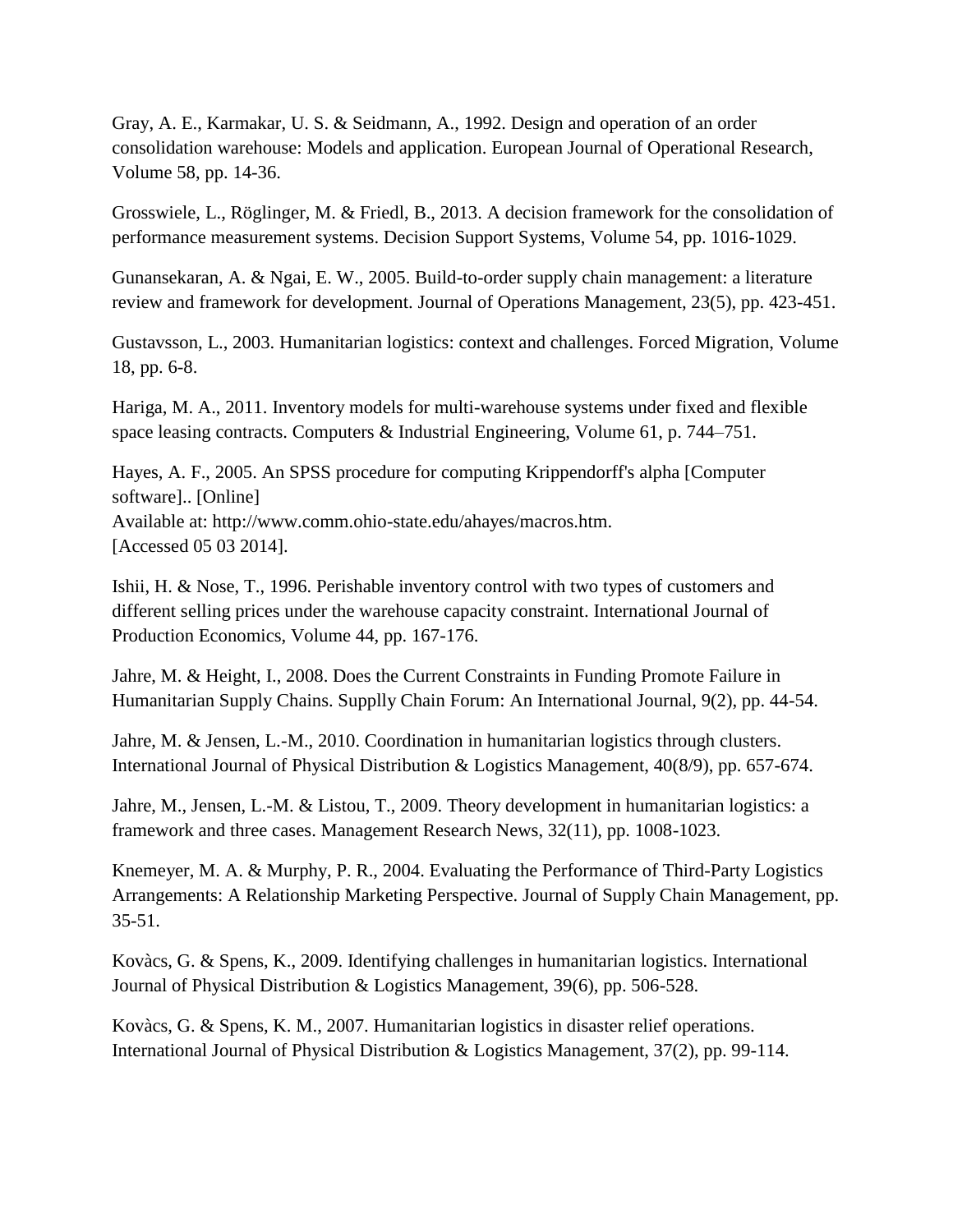Krippendorff, K., 2004. Reliability in Content Analysis: Some Common Misconceptions and Recommendations. Human Communication Research, 30(3), pp. 411-433.

Long, D. C. & Wood, D. F., 1995. The logistics of famine relief. Journal of Business Logistics, 16(1), pp. 213-219.

Mahato, S., Jain, A. & Balasubramanian, V., 2006. Entreprise Systems Consolidation. Information Systems Management, 23(4), pp. 7-19.

Maltz, A., Riley, L. & Boberg, K., 1993. Purchasing Logistics Services in a Transborder Situation: Logistics Outsourcing in US-Mexico Co-production. International Journal of Physical Distribution & Logistics Management, 23(8), pp. 46-54.

Manuj, I. & Mentzer, J. T., 2008. Global Supply Chain Risk Management. Journal of Business Logistics, 29(1), pp. 133-155.

Martin, P. Y. & Turner, B. A., 1986. Grounded Theory and Organizational Research. The Journal of Applied Behavioral Science, 22(2), pp. 141-157.

Mayring, P., 2008. Qualitative Inhaltanalyse – Grundlagen und. Weinheim: Beltz Verlag.

Melnyk, S. A., Narasimhan, R. & DeCampos, H. A., 2014. Supply chain design: issues, challenges, frameworks and solutions. International Journal of Production Research, 52(7), pp. 1887-1896.

Menachof, D. A., Gibson, B. J., Hanna, J. B. & Anthony, W. E., 2009. An Analysis of the Value of Supply Chain Management Periodicals. International Journal of Physical Distribution & Logistics Management, 39(2), pp. 145-166.

Meredith, J., 1993. Theory Building through Conceptual Methods. International Journal of Operations & Production Management, 13(5), pp. 3-11.

Miemczyk, J. & Holweg, M., 2004. Building Cars to Cusomter Order - What Does it Mean for Inbound Logistics Operations. Journal of Business Logistics, 25(2), pp. 171-197.

Moe, T. L. & Pairote, P., 2006. An integrated approach to natural disaster management: Public project management and its critical success factors. Disaster Prevention and Management, 15(3), pp. 396-413.

Monczka, R. M., Trent, R. J. & Callahari, T. J., 1993. Supply Base Strategies to Maximize Supplier Performance. International Journal of Phyisical Distribution & Logistics Management, 23(4), pp. 42-54.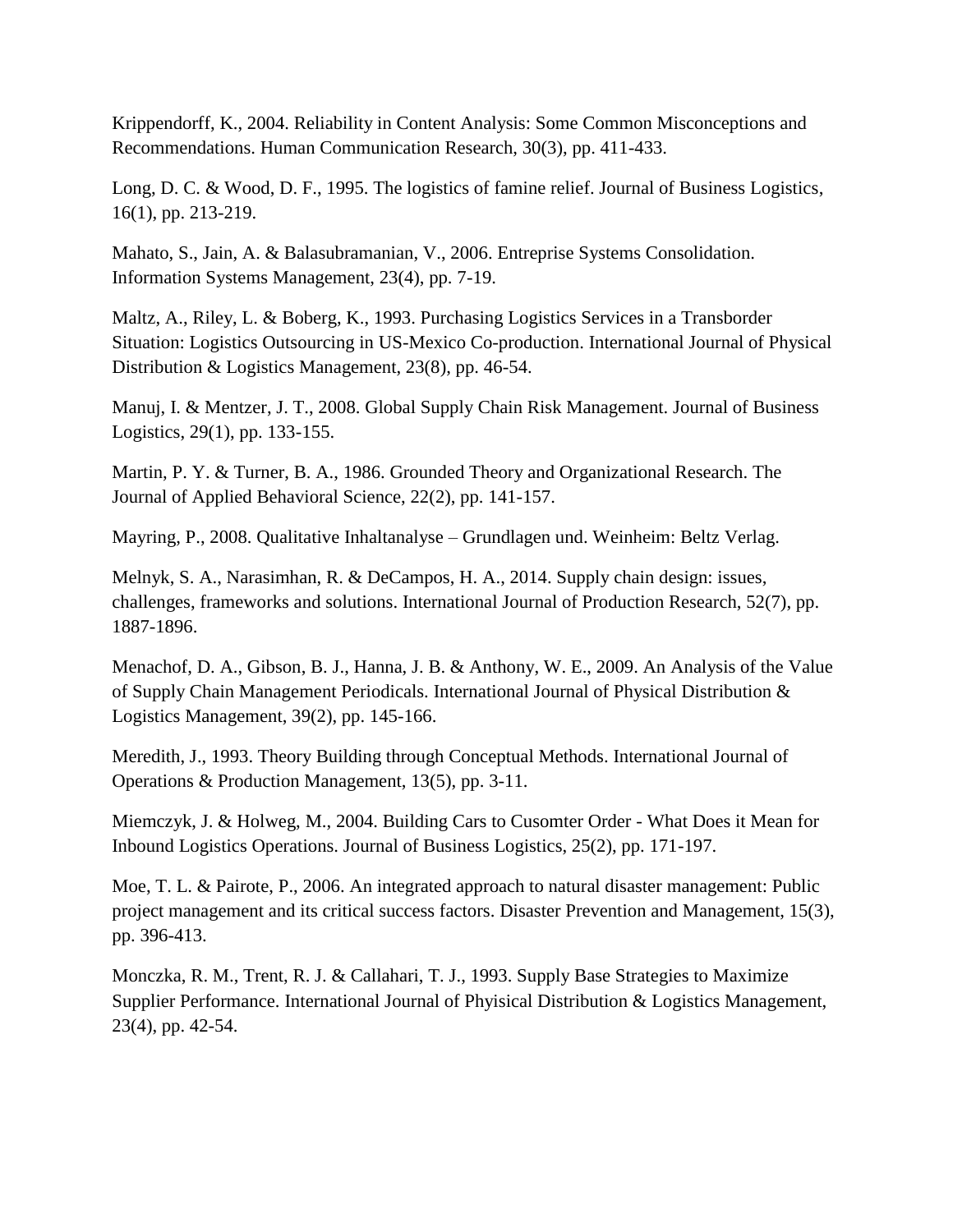Moore, S., Eng, E. & Daniel, M., 2003. International NGOs and the Role of Network Centrality in Humanitarian Aid Operations: A Case Study of Coordination During the 2000 Mozambique Floods. Disasters, 27(4), pp. 305-318.

Murray, S., 2005. How to deliver on the promises: supply chain logistics: humanitarian agencies are learning lessons from business in bringing essential supplies to regions hit by the tsunami. Financial Times, 7 January, p. 9.

Overstreet, R. E., Hall, D., Hanne, J. B. & Rainer, K. R. J., 2011. Research in humanitarian logistics. Journal of Humanitarian Logistics and Supply Chain Management, 1(2), pp. 114-131.

Peck, H., 2005. Drivers of supply chain vulnerability: an integrated framework. International Journal of Physical Distribution & Logistics Management, 35(4), pp. 210-232.

Pettit, S. J. & Beresford, A. K. C., 2005. Emergency relief logistics: an evaluation of military, non-military and composite response models. International Journal of Logistics Research and Applications, 8(4), pp. 313-331.

Rouwenhorst, B. et al., 2000. Warehouse design and control: Framework and literature review. European Journal of Operational Research, Volume 122, pp. 515-533.

Schulz, S. & Blecken, A., 2010. Horizontal cooperation in disaster relief logistics: benefits and impediments. International Journal of Physical Distribution & Logistics Management, 40(8/9), pp. 636-656.

Seuring, S. & Gold, S., 2012. Conducting content-analysis based literature reviews in supply chain management. Supply Chain Management, 17(5), pp. 544-555.

Smart, A., 2010. Exploring the business case for e-procurement. International Journal of Physical Distribution & Logistics Management, 40(3), pp. 181-201.

Smith, K. & Swithern, S., 2014. The 2014 UN appeal Different process, greater needs, UK: Global Humanitarian Assistance.

Sohail, S. M., Bhatnagar, R. & Sohal, A. S., 2006. A comparative study on the use of third party logistics services by Singaporean and Malaysian firms. International Journal of Physical Distribution & Logistics Management, 36(9), pp. 690-701.

Stank, T. P. & Goldsby, T. J., 2000. A framework for transportation decision making in an integrated supply chain. Supply Chain Management: An International Journal, 5(2), pp. 71-78.

Stephenson Jr., M. & Schnitzer, M. H., 2006. Interorganizational Trust, Boundary Spanning, and Humanitarian Relief Coordination. Nonprofit Management & Leadership, 17(2), pp. 211-233.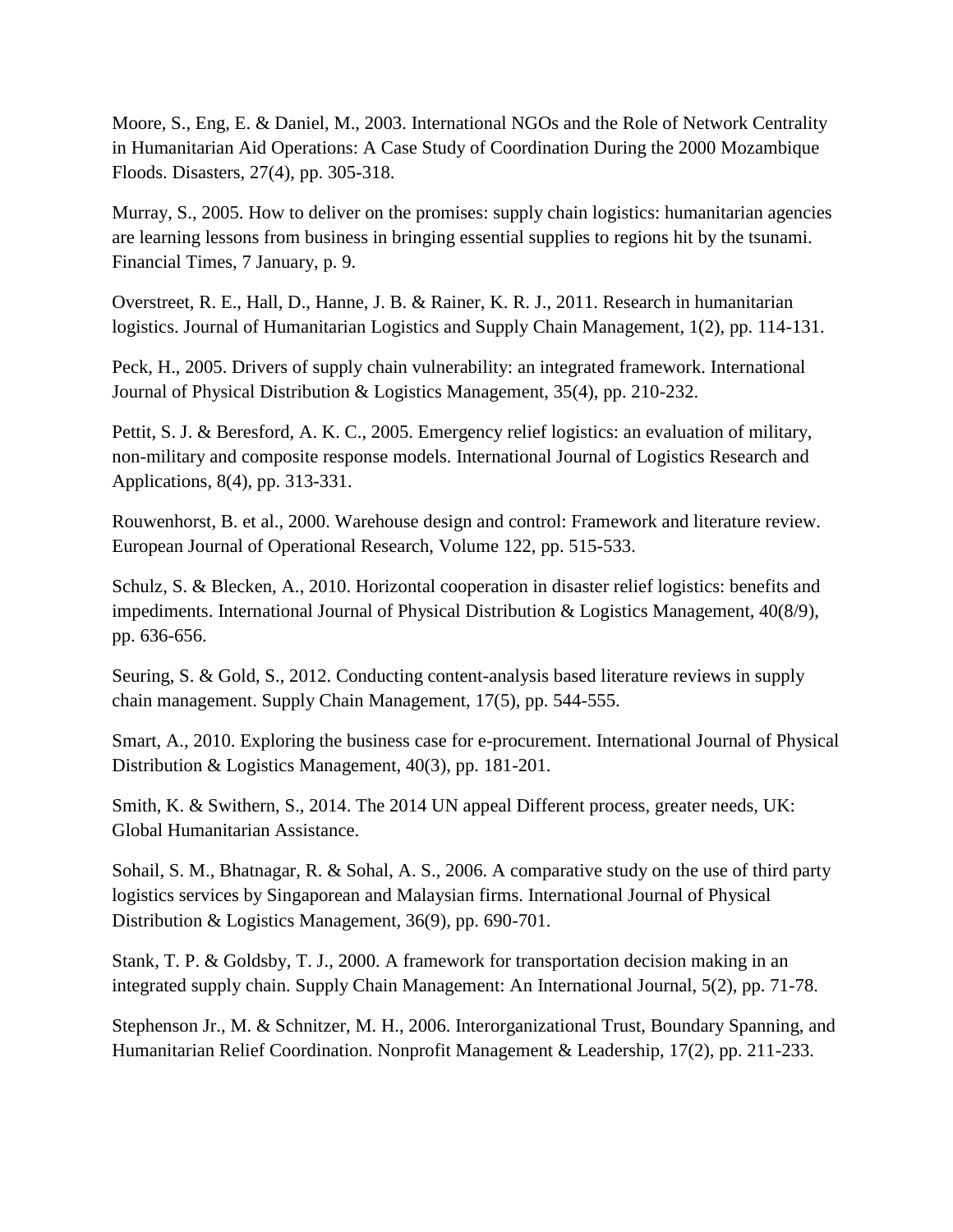Strack, G. & Pochet, Y., 2010. An integrated model for warehouse and inventory planning. European Journal of Operational Research, Volume 204, p. 35–50.

Suddaby, R., 2006. From the Editors: What Grounded Theory is Not. Academy of Management Journal, 49(4), pp. 633-642.

Tomasini, R. M., 2012. Humanitarian Partnerships - Drivers, Facilitators, and Components: The case of Non-Food Item Distribution in Sudan. In: G. Kovacs & K. Spens, eds. Relief Supply Chain Management for Disasters Humanitarian Aid and Emergency Logistics. Hershey: Business Science Reference, pp. 16-30.

Trent, R. J. & Monczka, R. M., 1998. Purchasing and Supply Management: Trends and Changes Throughout the 1990s. International Journal of Purchasing and Materials Management, pp. 2-11.

Trent, R. J. & Monczka, R. M., 1998. Purchasing and Supply Management: Trends and Changes Throughout the 1990s. International Journal of Purchasing and Materials Management, 34(3), pp. 2-11.

Trunick, P. A., 2005. Special Report: Delivering Relief to Tsunami Victims. Logistics Today, 46(2), pp. 1-3.

UNICEF, 2014. Procurement Services. [Online] Available at: http://www.unicef.org/supply/index\_procurement\_services.html [Accessed 17 09 2014].

United Nations Office for the Coordination of Humanitarian Affairs, 2014. Cluster Coordination. [Online]

Available at: http://www.unocha.org/what-we-do/coordination-tools/cluster-coordination [Accessed 17 09 2014].

Van Wassenhove, L. N., 2006. Humanitarian aid logistics: supply chain management in high gear. Journal of the Operational Research Society, Volume 57, pp. 475-489.

Wacker, J. G., 1998. A definition of theory: research guidelines for different theory-building research methods in operations management. Journal of Operations Management, Volume 16, pp. 361-385.

Wanke, P. F. & Saliby, E., 2009. Consolidation effects: Whether and how inventories should be pooled. Transportation Research Part E, Volume 45, p. 678–692.

WFP, 2014. UNHRD Humanitarian Response Depots. [Online] Available at: http://www.unhrd.org/ [Accessed 17 09 2014].